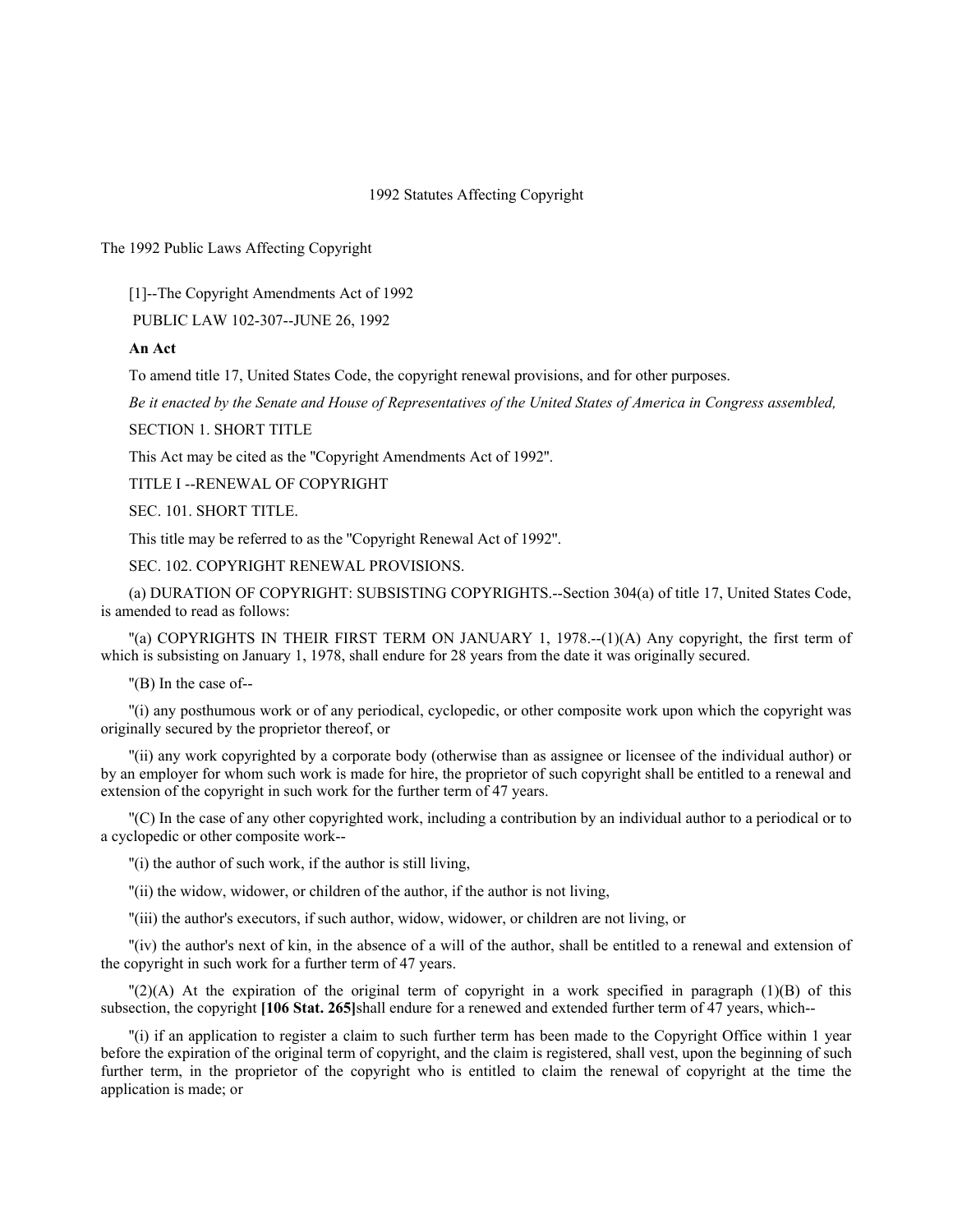''(ii) if no such application is made or the claim pursuant to such application is not registered, shall vest, upon the beginning of such further term, in the person or entity that was the proprietor of the copyright as of the last day of the original term of copyright.

 $'(B)$  At the expiration of the original term of copyright in a work specified in paragraph (1)(C) of this subsection, the copyright shall endure for a renewed and extended further term of 47 years, which--

''(i) if an application to register a claim to such further term has been made to the Copyright Office within 1 year before the expiration of the original term of copyright, and the claim is registered, shall vest, upon the beginning of such further term, in any person who is entitled under paragraph  $(1)(C)$  to the renewal and extension of the copyright at the time the application is made; or

''(ii) if no such application is made or the claim pursuant to such application is not registered, shall vest, upon the beginning of such further term, in any person entitled under paragraph  $(1)(C)$ , as of the last day of the original term of copyright, to the renewal and extension of the copyright.

''(3)(A) An application to register a claim to the renewed and extended term of copyright in a work may be made to the Copyright Office--

''(i) within 1 year before the expiration of the original term of copyright by any person entitled under paragraph (1) (B) or (C) to such further term of 47 years; and

''(ii) at any time during the renewed and extended term by any person in whom such further term vested, under paragraph (2)(A) or (B), or by any successor or assign of such person, if the application is made in the name of such person.

''(B) Such an application is not a condition of the renewal and extension of the copyright in a work for a further term of 47 years.

''(4)(A) If an application to register a claim to the renewed and extended term of copyright in a work is not made within 1 year before the expiration of the original term of copyright in a work, or if the claim pursuant to such application is not registered, then a derivative work prepared under authority of a grant of a transfer or license of the copyright that is made before the expiration of the original term of copyright may continue to be used under the terms of the grant during the renewed and extended term of copyright without infringing the copyright, except that such use does not extend to the preparation during such renewed and extended term of other derivative works based upon the copyrighted work covered by such grant.

''(B) If an application to register a claim to the renewed and extended term of copyright in a work is made within 1 year before **[106 Stat. 266]** its expiration, and the claim is registered, the certificate of such registration shall constitute prima facie evidence as to the validity of the copyright during its renewed and extended term and of the facts stated in the certificate. The evidentiary weight to be accorded the certificates of a registration of a renewed and extended term of copyright made after the end of that 1-year period shall be within the discretion of the court.''.

(b) REGISTRATION.--(1) Section 409 of title 17, United States Code, is amended by adding at the end the following: "If an application is submitted for the renewed and extended term provided for in section  $304(a)(3)(A)$  and an original term registration has not been made, the Register may request information with respect to the existence, ownership, or duration of the copyright for the original term.''.

(2) Section 101 of title 17, United States Code, is amended by inserting after the definition of ''publication'' the following: " 'Registration', for purposes of sections  $205(c)(2)$ ,  $405$ ,  $406$ ,  $410(d)$ ,  $411$ ,  $412$ , and  $506(e)$ , means a registration of a claim in the original or the renewed and extended term of copyright.''.

(c) LEGAL EFFECT OF RENEWAL OF COPYRIGHT UNCHANGED.--The renewal and extension of a copyright for a further term of 47 years provided for under paragraphs (1) and (2) of section 304(a) of title 17, United States Code (as amended by subsection (a) of this section) shall have the same effect with respect to any grant, before the effective date of this section, of a transfer or license of the further term as did the renewal of a copyright before the effective date of this section under the law in effect at the time of such grant.

(d) CONFORMING AMENDMENT.--Section 304(c) of title 17, United States Code, is amended in the matter preceding paragraph (1) by striking "second proviso of subsection (a)" and inserting "subsection (a)(1)(C)".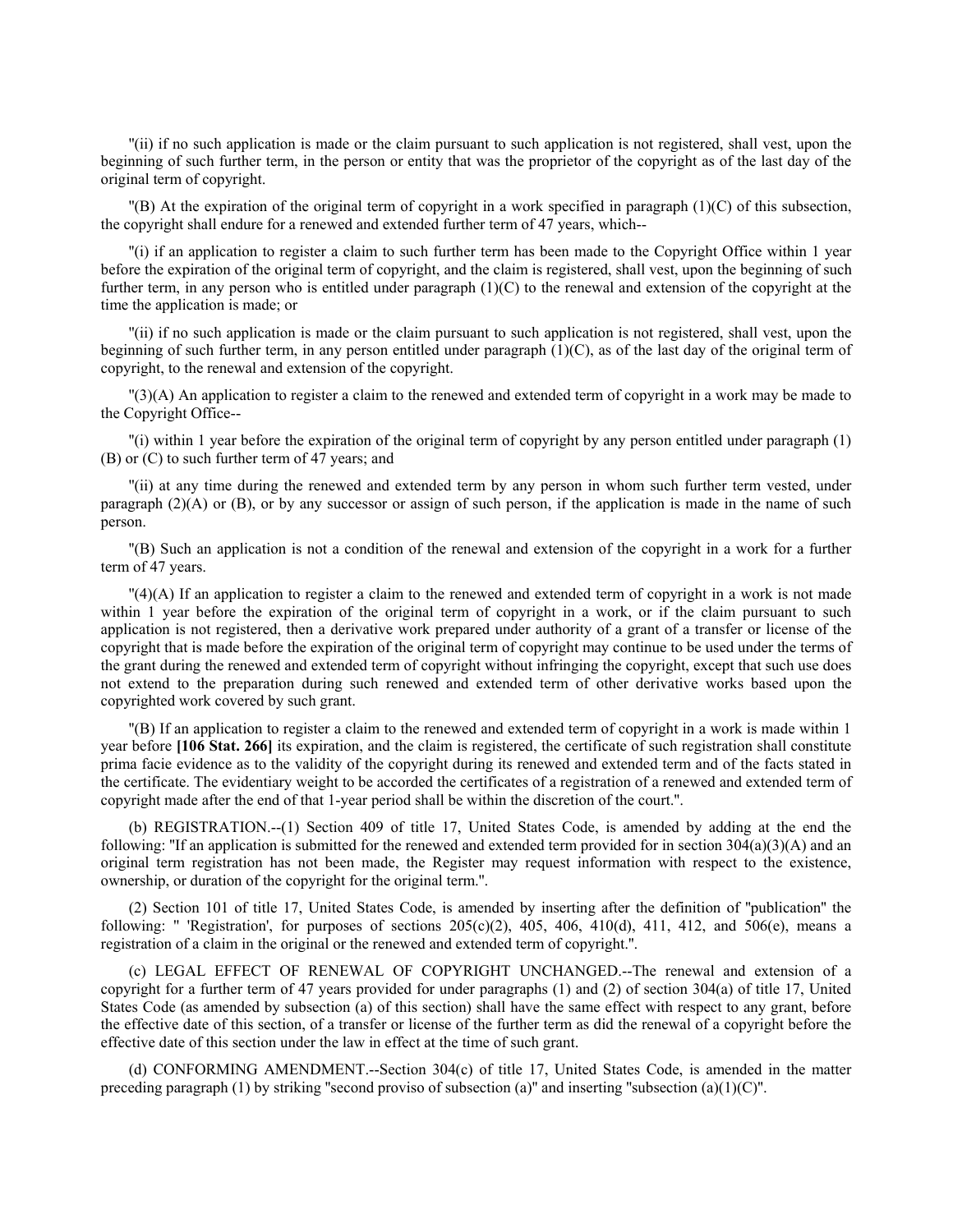(e) REGISTRATION PERMISSIVE.--Section 408(a) of title 17, United States Code, is amended by striking ''At'' and all that follows through ''unpublished work,'' and inserting ''At any time during the subsistence of the first term of copyright in any published or unpublished work in which the copyright was secured before January 1, 1978, and during the subsistence of any copyright secured on or after that date,''.

(f) COPYRIGHT OFFICE FEES.--Section 708(a)(2) of title 17, United States Code, is amended--

(1) by striking ''in its first term''; and

(2) by striking ''\$ 12'' and inserting ''\$ 20''.

(g) EFFECTIVEDATE; COPYRIGHTS AFFECTED BY AMENDMENT.--(1) Subject to paragraphs (2) and (3), this section and the amendments made by this section shall take effect on the date of the enactment of this Act.

(2) The amendments made by this section shall apply only to those copyrights secured between January 1, 1964, and December 31, 1977. Copyrights secured before January 1, 1964, shall be governed by the provisions of section 304(a) of title 17, United States Code, as in effect on the day before the effective date of this section.

(3) This section and the amendments made by this section shall not affect any court proceedings pending on the effective date of this section.

[106 Stat. 267]TITLE II --NATIONAL FILM PRESERVATION

SEC. 201. SHORT TITLE.

This title may be cited as the ''National Film Preservation Act of 1992''.

SEC. 202. NATIONAL FILM REGISTRY OF THE LIBRARY OF CONGRESS.

The Librarian of Congress (hereinafter in this title referred to as the ''Librarian'') shall establish a National Film Registry pursuant to the provisions of this title, for the purpose of maintaining and preserving films that are culturally, historically, or aesthetically significant.

SEC. 203. DUTIES OF THE LIBRARIAN OF CONGRESS.

(a) STUDY OF FILM PRESERVATION.--(1) The Librarian shall, after consultation with the Board established pursuant to section 204, conduct a study on the current state of film preservation and restoration activities, including the activities of the Library of Congress and the other major film archives in the United States. The Librarian shall, in conducting the study--

(A) take into account the objectives of the national film preservation program set forth in clauses (i) through (iii) of subsection  $(b)(1)(A)$ ; and

(B) consult with film archivists, educators and historians, copyright owners, film industry representatives, including those involved in the preservation of film, and others involved in activities related to film preservation.

The study shall include an examination of the concerns of private organizations and individuals involved in the collection and use of abandoned films such as training, educational, and other historically important films.

(2) Not later than 1 year after the date of the enactment of this Act, the Librarian shall submit to the Congress a report containing the results of the study conducted under paragraph (1).

(b) POWERS.--(1) The Librarian shall, after consultation with the Board, do the following:

(A) After completion of the study required by subsection (a), the Librarian shall, taking into account the results of the study, establish a comprehensive national film preservation program for motion pictures, in conjunction with other film archivists and copyright owners. The objectives of such a program shall include--

(i) coordinating activities to assure that efforts of archivists and copyright owners, and others in the public and private sector, are effective and complementary;

(ii) generating public awareness of and support for those activities; and

(iii) increasing accessibility of films for educational purposes, and improving nationwide activities in the preservation of works in other media such as videotape.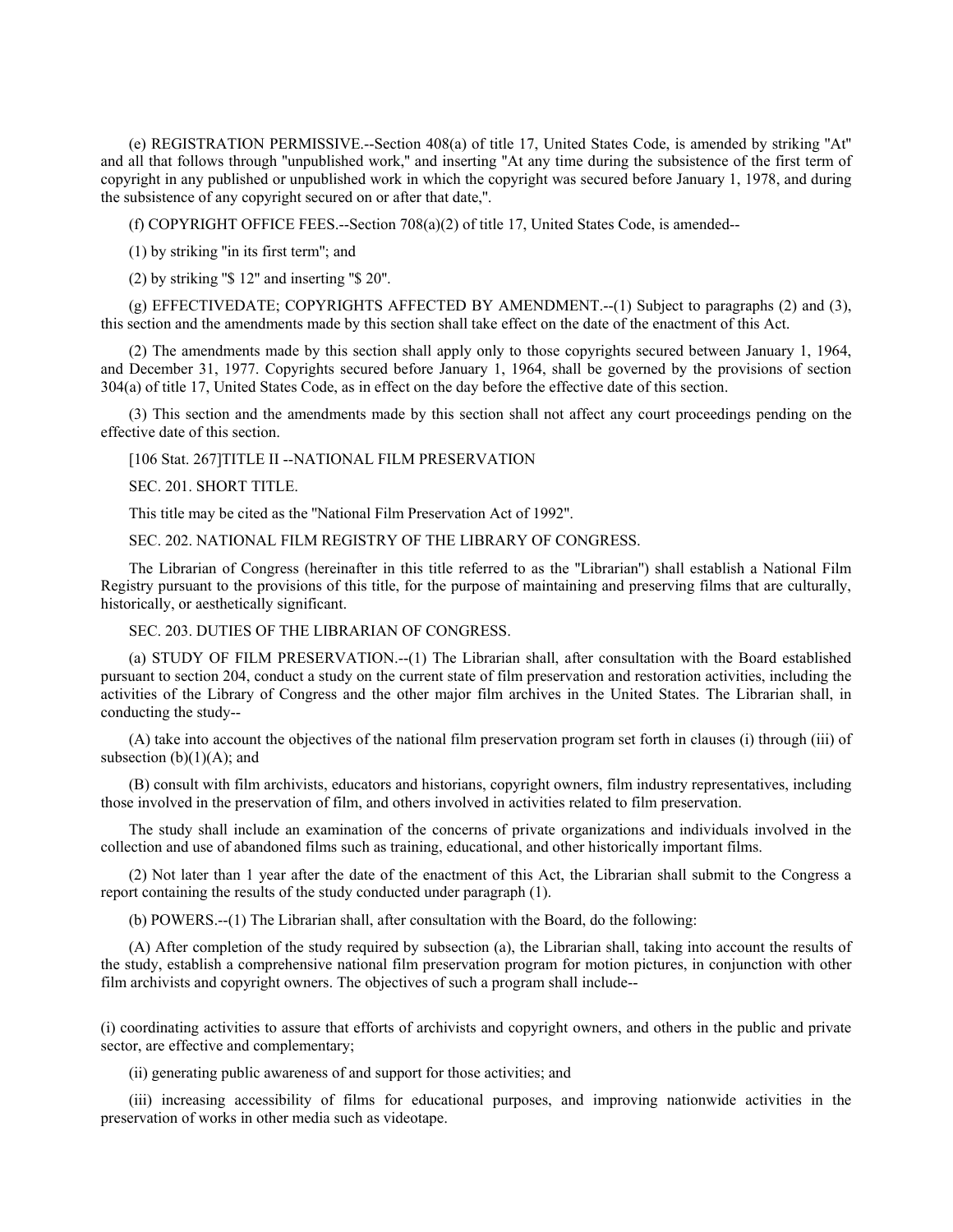(B) The Librarian shall establish guidelines and procedures under which films may be included in the National Film Registry, except that no film shall be eligible for inclusion in the National Film Registry until 10 years after such film's first publication.

**[106 Stat. 268]**(C) The Librarian shall establish procedures under which the general public may make recommendations to the Board regarding the inclusion of films in the National Film Registry.

(D) The Librarian shall establish procedures for the examination by the Librarian of prints of films named for inclusion in the National Film Registry to determine their eligibility for the use of the seal of the National Film Registry under paragraph (3).

(E) The Librarian shall determine which films satisfy the criteria established under subparagraph (B) and qualify for inclusion in the National Film Registry, except that the Librarian shall not select more than 25 films each year for inclusion in the Registry.

(2) The Librarian shall publish in the Federal Register the name of each film that is selected for inclusion in the National Film Registry.

(3) The Librarian shall provide a seal to indicate that a film has been included in the National Film Registry and is the Registry version of that film.

(4) The Librarian shall publish in the Federal Register the criteria used to determine the Registry version of a film.

(5) The Librarian shall submit to the Congress a report, not less than once every two years, listing films included in the National Film Registry and describing the activities of the Board.

(c) SEAL.--The seal provided under subsection (b)(3) may be used on any copy of the Registry version of a film. Such seal may be used only after the Librarian has examined and approved the print from which the copy was made.

In the case of copyrighted works, only the copyright owner or an authorized licensee of the copyright may place or authorize the placement of the seal on a copy of a film selected for inclusion in the National Film Registry, and the Librarian may place the seal on any print or copy of the film that is maintained in the National Film Registry Collection of the Library of Congress. The person authorized to place the seal on a copy of a film selected for inclusion in the National Film Registry may accompany such seal with the following language: ''This film is included in the National Film Registry, which is maintained by the Library of Congress, and was preserved under the National Film Preservation Act of 1992.''.

(d) DEVELOPMENT OF STANDARDS.--The Librarian shall develop standards or guidelines by which to assess the preservation or restoration of films that will qualify films for use of the seal under this section.

# SEC. 204. NATIONAL FILM PRESERVATION BOARD.

(a) NUMBER AND APPOINTMENT.--(1) The Librarian shall establish in the Library of Congress a National Film Preservation Board to be comprised of up to 18 members, who shall be selected by the Librarian in accordance with the provisions of this section. Subject to subparagraphs (C) and (O), the Librarian shall request each organization listed in subparagraphs (A) through (P) to submit to the Librarian a list of not less than 3 candidates qualified to serve as a member of the Board. Except for the members-at-large appointed under paragraph (2), the Librarian shall appoint 1 member from each such list submitted by such organizations, and shall designate from that list an alternate who may attend **[106 Stat. 269]**those meetings to which the individual appointed to the Board cannot attend. The organizations are the following:

(A) The Academy of Motion Pictures Arts and Sciences.

(B) The Directors Guild of America.

(C) The Writers Guild of America. The Writers Guild of America East and the Writers Guild of America West shall each nominate not less than 3 candidates, and a representative from 1 such organization shall be selected as the member and a representative from the other such organization as the alternate.

(D) The National Society of Film Critics.

(E) The Society for Cinema Studies.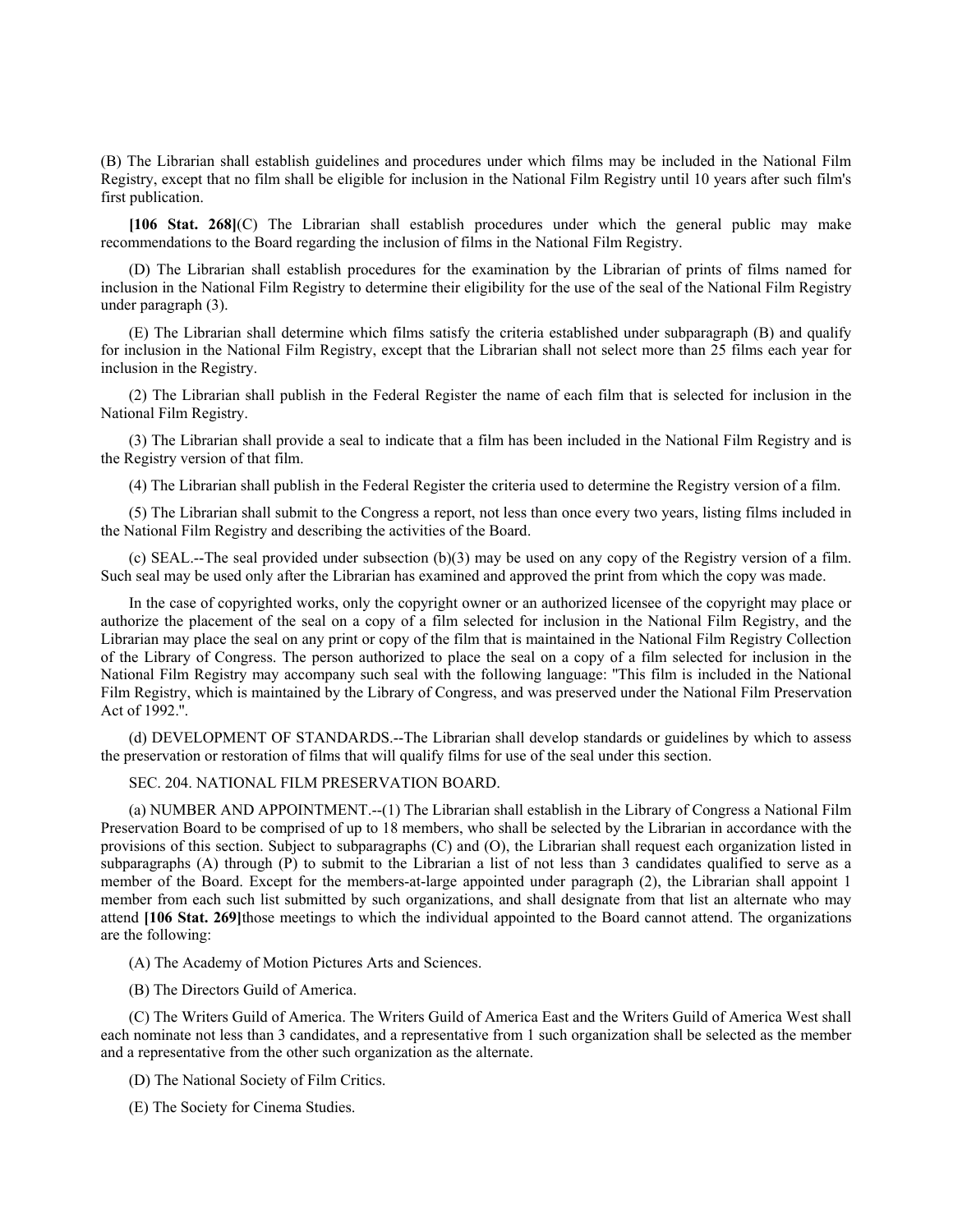(F) The American Film Institute.

(G) The Department of Theatre, Film and Television of the College of Fine Arts at the University of California, Los Angeles.

(H) The Department of Film and Television of the Tisch School of the Arts at New York University.

(I) The University Film and Video Association.

(J) The Motion Picture Association of America.

(K) The National Association of Broadcasters.

(L) The Alliance of Motion Picture and Television Producers.

(M) The Screen Actors Guild of America.

(N) The National Association of Theater Owners.

(O) The American Society of Cinematographers and the International Photographers Guild, which shall jointly submit 1 list of candidates from which a member and alternate will be selected.

(P) The United States members of the International Federation of Film Archives.

(2) In addition to the Members appointed under paragraph (1), the Librarian shall appoint up to 2 members-at-large. The Librarian shall select the at-large members from names submitted by organizations in the film industry, creative artists, producers, film critics, film preservation organizations, academic institutions with film study programs, and others with knowledge of copyright law and of the importance, use, and dissemination of films. The Librarian shall, in selecting 1 such member-at-large, give preference to individuals who are responsible for commercial film libraries. The Librarian shall also select from the names submitted under this paragraph an alternate for each member-at-large, who may attend those meetings to which the member-at-large cannot attend.

(b) CHAIRPERSON.--The Librarian shall appoint 1 member of the Board to serve as Chairperson.

(c) TERM OF OFFICE.--(1) The term of each member of the Board shall be 3 years, except that there shall be no limit to the number of terms that any individual member may serve.

(2) A vacancy in the Board shall be filled in the manner in which the original appointment was made under subsection (a), except that the Librarian may fill the vacancy from a list of candidates previously submitted by the organization or organizations involved. Any member appointed to fill a vacancy before the expiration of the term for which his or her predecessor was appointed shall be appointed only for the remainder of such term.

(d) QUORUM.--9 members of the Board shall constitute a quorum but a lesser number may hold hearings.

(e) BASIC PAY.--Members of the Board shall serve without pay. While away from their home or regular places of business in the **[106 Stat. 270]**performance of functions of the Board, members of the Board shall be allowed travel expenses, including per diem in lieu of subsistence, in the same manner as persons employed intermittently in Government service are allowed expenses under section 5701 of title 5, United States Code.

(f) MEETINGS.--The Board shall meet at least once each calendar year.

Meetings shall be at the call of the Librarian.

(g) CONFLICT OF INTEREST.--The Librarian shall establish rules and procedures to address any potential conflict of interest between a member of the Board and the responsibilities of the Board.

SEC. 205. RESPONSIBILITIES AND POWERS OF BOARD.

(a) IN GENERAL.--The Board shall review nominations of films submitted to it for inclusion in the National Film Registry and shall consult with the Librarian, as provided in section 203, with respect to the inclusion of such films in the Registry and the preservation of these and other films that are culturally, historically, or aesthetically significant.

(b) NOMINATION OF FILMS.--The Board shall consider, for inclusion in the National Film Registry, nominations submitted by the general public as well as representatives of the film industry, such as the guilds and societies representing actors, directors, screenwriters, cinematographers and other creative artists, producers, film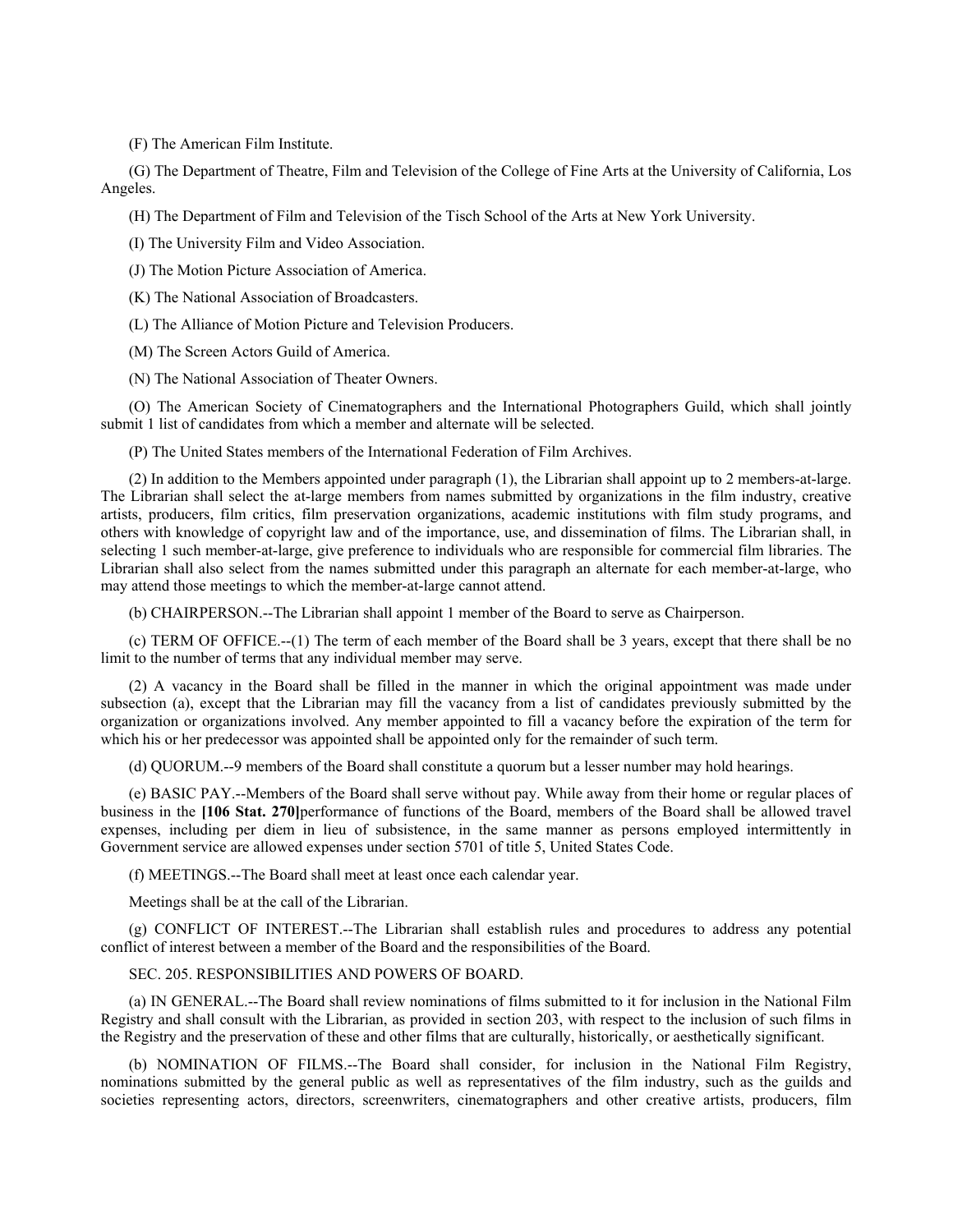critics, film preservation organizations, and representatives of academic institutions with film study programs. The Board shall nominate not more than 25 films each year for inclusion in the Registry.

(c) GENERAL POWERS.--The Board may, for the purpose of carrying out its duties, hold such hearings, sit and act at such times and places, take such testimony, and receive such evidence, as the Librarian and the Board considers appropriate.

SEC. 206. NATIONAL FILM REGISTRY COLLECTION OF THE LIBRARY OF CONGRESS.

(a) ACQUISITION OF ARCHIVAL QUALITY COPIES.--The Librarian shall endeavor to obtain, by gift from the owner, an archival quality copy of the Registry version of each film included in the National Film Registry. Whenever possible, the Librarian shall endeavor to obtain the best surviving materials, including preprint materials.

(b) ADDITIONAL MATERIALS.--The Librarian shall endeavor to obtain, for educational and research purposes, additional materials related to each film included in the National Film Registry, such as background materials, production reports, shooting scripts (including continuity scripts) and other similar materials.

(c) PROPERTY OF UNITED STATES.--All copies of films on the National Film Registry that are received by the Librarian and other materials received by the Librarian under subsection (b) shall become the property of the United States Government, subject to the provisions of title 17, United States Code.

(d) NATIONAL FILM REGISTRY COLLECTION.--All copies of films on the National Film Registry that are received by the Librarian and other materials received by the Librarian under subsection (b) shall be maintained in a special collection in the Library of Congress to be known as the ''National Film Registry Collection of the Library of Congress''. The Librarian shall, by regulation, and in accordance with title 17, United States Code, provide for reasonable access to films in such collection for scholarly and research purposes.

#### **[106 Stat. 271]**

SEC. 207. SEAL OF THE NATIONAL FILM REGISTRY. USE OF THE SEAL.--(1) No person shall knowingly distribute or exhibit to the public a version of a film which bears the seal described in section  $203(b)(3)$  if such film--

(A) is not included in the National Film Registry; or

(B) is included in the National Film Registry, but such copy was not made from a print that was examined and approved for the use of the seal by the Librarian under section  $203(c)$ .

(2) No person shall knowingly use the seal described in section 203(b)(3) to promote any version of a film other than a Registry version.

(b) EFFECTIVE DATE OF THE SEAL.--The use of the seal described in section 203(b)(3) shall be effective for each film after the Librarian publishes in the Federal Register the name of that film as selected for inclusion in the National Film Registry.

#### SEC. 208. REMEDIES.

(a) JURISDICTION.--The several district courts of the United States shall have jurisdiction, for cause shown, to prevent and restrain violations of section 207(a).

(b) RELIEF.--(1) Except as provided in paragraph (2), relief for a violation of section 207(a) shall be limited to the removal of the seal of the National Film Registry from the film involved in the violation.

(2) In the case of a pattern or practice of the willful violation of section 207(a), the United States district courts may order a civil fine of not more than \$ 10,000 and appropriate injunctive relief.

# SEC. 209. LIMITATIONS OF REMEDIES.

The remedies provided in section 208 shall be the exclusive remedies under this title, or any other Federal or State law, regarding the use of the seal described in section 203(b)(3).

# SEC. 210. STAFF OF BOARD; EXPERTS AND CONSULTANTS.

(a) Staff.--The Librarian may appoint and fix the pay of such personnel as the Librarian considers appropriate to carry out this title.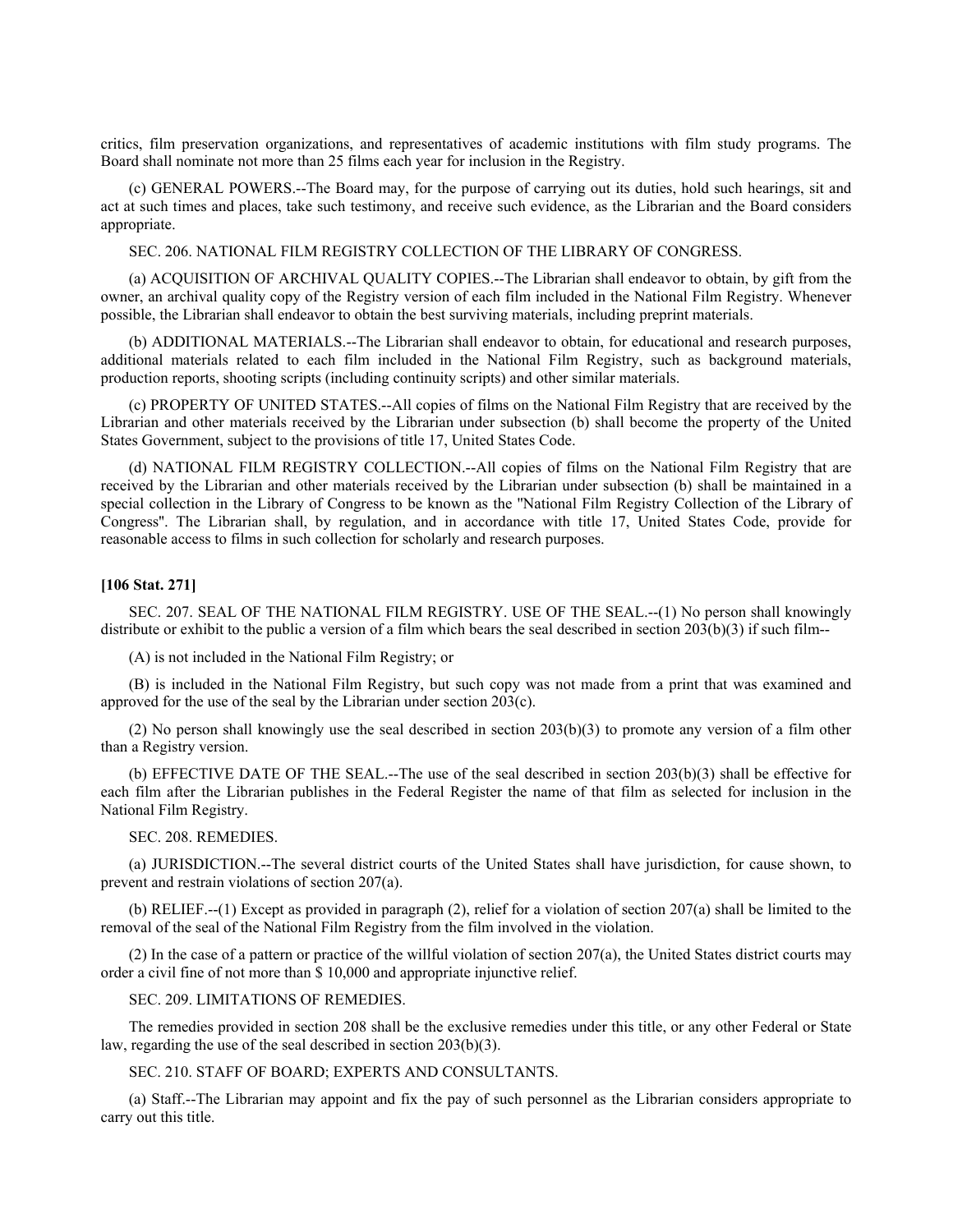(b) Experts and Consultants.--The Librarian may, in carrying out this title, procure temporary and intermittent services under section 3109(b) of title 5, United States Code, but at rates for individuals not to exceed the daily equivalent of the maximum rate of basic pay payable for GS-15 of the General Schedule. In no case may a member of the Board be paid as an expert or consultant under such section.

SEC. 211. DEFINITIONS.

As used in this title--

(1) the term ''Librarian'' means the Librarian of Congress;

(2) the term ''Board'' means the National Film Preservation Board;

(3) the term ''film'' means a ''motion picture'' as defined in section 101 of title 17, United States Code, except that such term does not include any work not originally fixed on film stock, such as a work fixed on videotape or laser disks;

(4) the term ''publication'' means ''publication'' as defined in section 101 of title 17, United States Code; and

**[106 Stat. 272]**(5) the term ''Registry version'' means, with respect to a film, the version of the film first published, or as complete a version as the bona fide preservation and restoration activities by the Librarian, an archivist other than the Librarian, or the copyright owner can compile in those cases where the original material has been irretrievably lost.

SEC. 212. AUTHORIZATION OF APPROPRIATIONS.

There are authorized to be appropriated to the Librarian such sums as are necessary to carry out the provisions of this title, but in no fiscal year shall such sum exceed \$ 250,000.

SEC. 213. EFFECTIVE DATE.

The provisions of this title shall be effective for four years beginning on the date of the enactment of this Act. The provisions of this title shall apply to any copy of any film, including those copies of films selected for inclusion in the National Film Registry under the National Film Preservation Act of 1988, except that any film so selected under such Act shall be deemed to have been selected for the National Film Registry under this title.

SEC. 214. REPEAL.

The National Film Preservation Act of 1988 *(2 U.S.C. 178* and following) is repealed.

TITLE III --OTHER COPYRIGHT PROVISIONS

SEC. 301. REPEAL OF COPYRIGHT REPORT TO CONGRESS.

Section 108(i) of title 17, United States Code, is repealed.

[2]--Excerpt from the Cable Television Consumer Protection and Competition Act of 1992 (Section 6-- Retransmission Consent)

PUBLIC LAW 102-385--OCT. 5, 1992

SEC. 6. RETRANSMISSION CONSENT FOR CABLE SYSTEMS

Section 325 of the Communications Act of 1934 *(47 U.S.C. 325)* is amended--

(1) by redesignating subsections (b) and (c) as subsections (c) and (d), respectively; and

(2) by inserting immediately after subsection (a) the following new subsection:

''(b)(1) Following the date that is one year after the date of enactment of the Cable Television Consumer Protection and Competition Act of 1992, no cable system or other multichannel video programming distributor shall retransmit the signal of a broadcasting station, or any part thereof, except--

''(A) with the express authority of the originating station; or

''(B) pursuant to section 614, in the case of a station electing, in accordance with this subsection, to assert the right to carriage under such section.

''(2) The provisions of this subsection shall not apply to--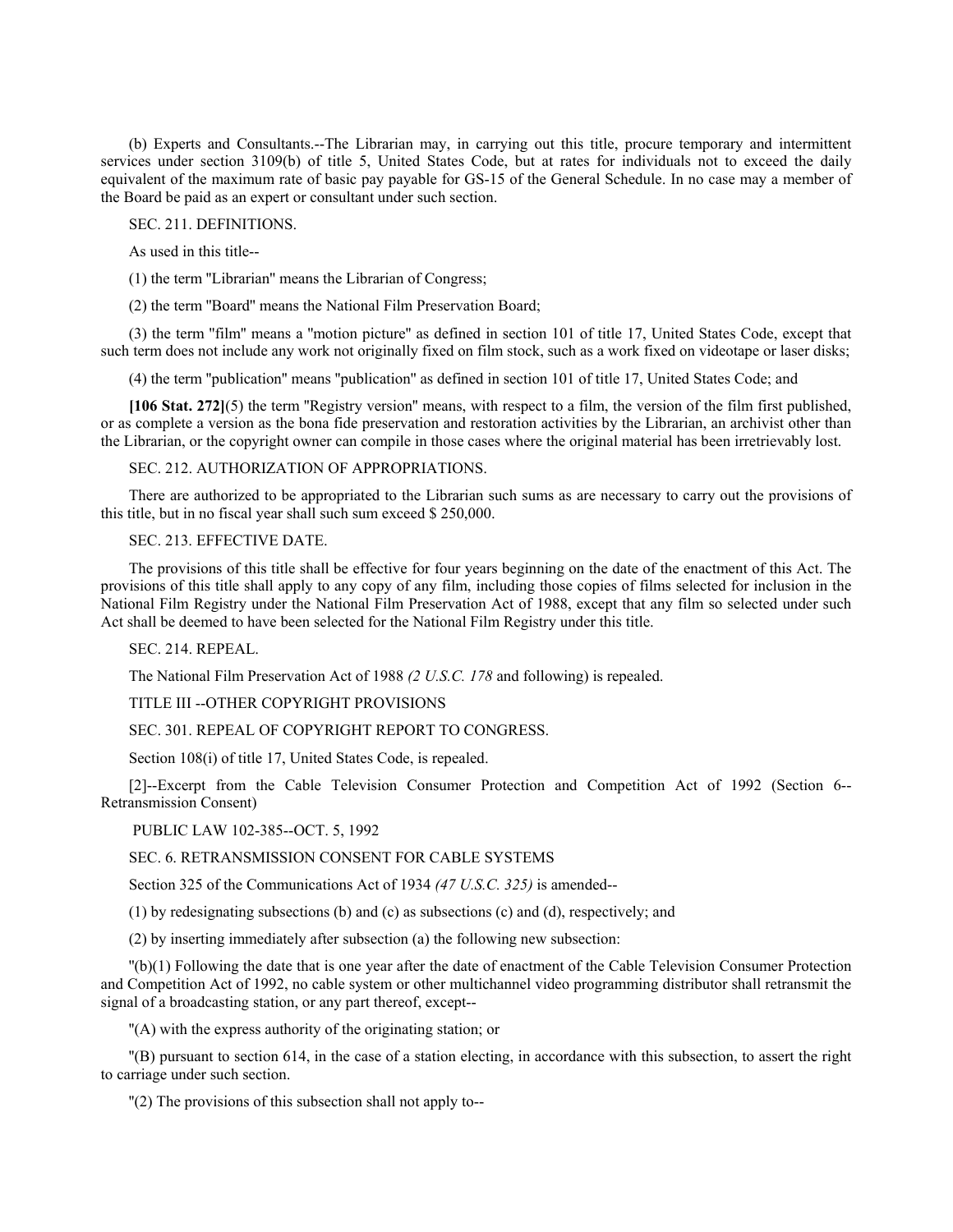''(A) retransmission of the signal of a noncommercial broadcasting station;

''(B) retransmission directly to a home satellite antenna of the signal of a broadcasting station that is not owned or operated by, or affiliated with, a broadcasting network, if such signal was retransmitted by a satellite carrier on May 1, 1991;

''(C) retransmission of the signal of a broadcasting station that is owned or operated by, or affiliated with, a broadcasting network directly to a home satellite antenna, if the household receiving the signal is an unserved household; or

''(D) retransmission by a cable operator or other multichannel video programming distributor of the signal of a superstation if such signal was obtained from a satellite carrier and the originating station was a superstation on May 1, 1991.

For purposes of this paragraph, the terms 'satellite carrier', 'superstation', and 'unserved household' have the meanings given those terms, respectively, in section 119(d) of title 17, United States Code, as in effect on the date of enactment of the Cable Television Consumer Protection and Competition Act of 1992.

''(3)(A) Within 45 days after the date of enactment of the Cable Television Consumer Protection and Competition Act of 1992, the Commission shall commence a rulemaking proceeding to establish regulations to govern the exercise by television broadcast stations of the right to grant retransmission consent under this subsection and of the right to signal carriage under section 614, and such other regulations as are necessary to administer the limitations contained in paragraph (2). The Commission shall consider in such proceeding the impact that the grant of retransmission consent by television stations may have on the rates for the basic service tier and shall ensure that the regulations prescribed under this subsection do not conflict with the Commission's obligation under section 623(b)(1) to ensure that the rates for the basic service tier are reasonable. Such rulemaking proceeding shall be completed within 180 days after the date of enactment of the Cable Television Consumer Protection and Competition Act of 1992.

''(B) The regulations required by subparagraph (A) shall require that television stations, within one year after the date of enactment of the Cable Television Consumer Protection and Competition Act of 1992 and every three years thereafter, make an election between **[106 Stat. 1483]**the right to grant retransmission consent under this subsection and the right to signal carriage under section 614. If there is more than one cable system which services the same geographic area, a station's election shall apply to all such cable systems.

 $\binom{m}{4}$  If an originating television station elects under paragraph (3)(B) to exercise its right to grant retransmission consent under this subsection with respect to a cable system, the provisions of section 614 shall not apply to the carriage of the signal of such station by such cable system.

''(5) The exercise by a television broadcast station of the right to grant retransmission consent under this subsection shall not interfere with or supersede the rights under section 614 or 615 of any station electing to assert the right to signal carriage under that section.

''(6) Nothing in this section shall be construed as modifying the compulsory copyright license established in section 111 of title 17, United States Code, or as affecting existing or future video programming licensing agreements between broadcasting stations and video programmers.''.

[3]--The Unpublished Works Fair Use Amendment

PubLNo PUBLIC LAW 102-492--OCT. 24, 1992

#### **An Act**

To amend title 17, United States Code, relating to fair use of copyrighted works.

*Be it enacted by the Senate and House of Representatives of the United States of America in Congress assembled,* That section 107 of title 17, United States Code, is amended by adding at the end the following: ''The fact that a work is unpublished shall not itself bar a finding of fair use if such finding is made upon consideration of all the above factors.''.

[4]--The Criminal Penalties Amendment

PubLNo PUBLIC LAW 102-561--OCT. 28, 1992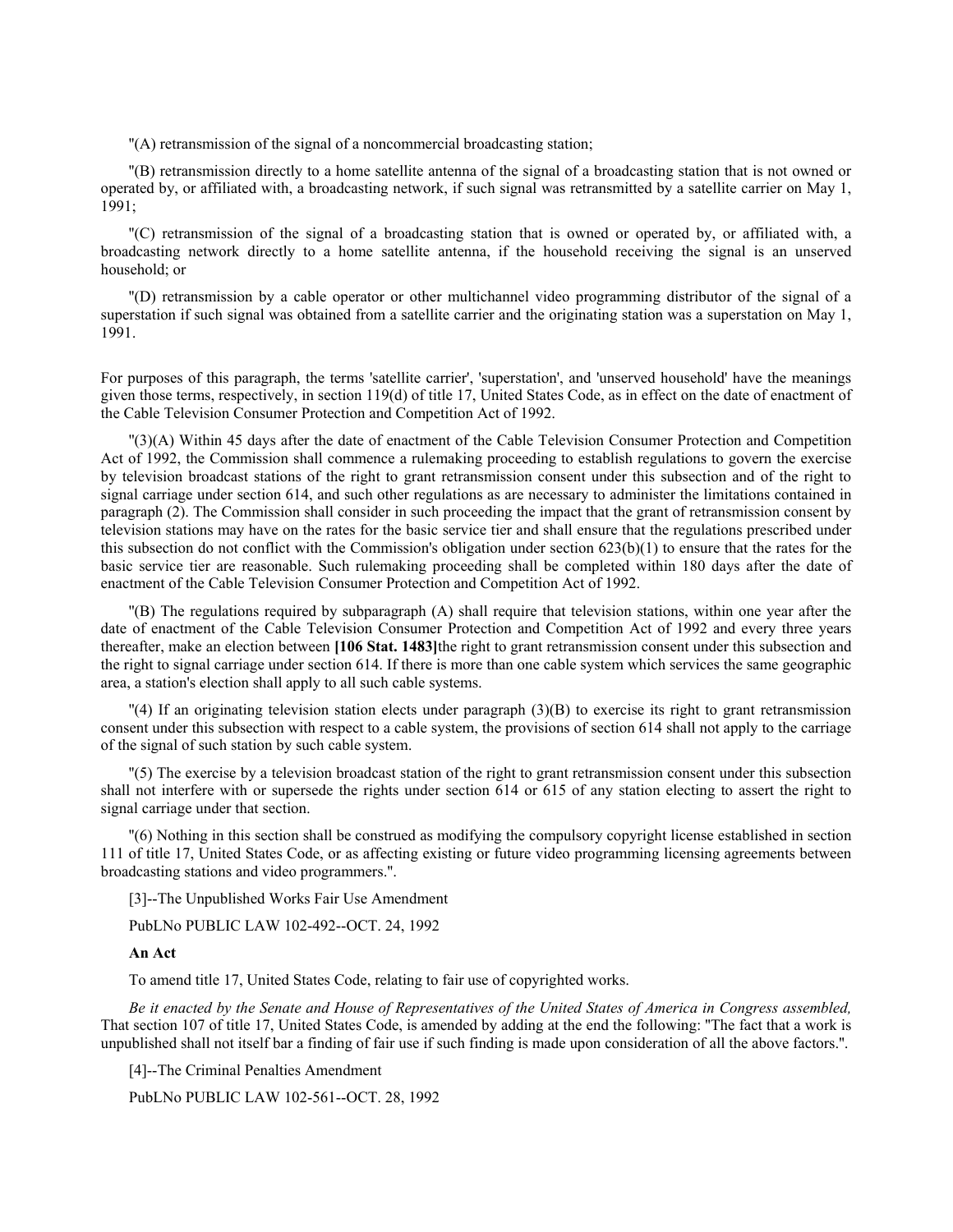# **An Act**

To amend title 18, United States Code, with respect to the criminal penalties for copyright infringement.

*Be it enacted by the Senate and House of Representatives of the United States of America in Congress assembled,*

SECTION 1. CRIMINAL PENALTIES FOR COPYRIGHT INFRINGEMENT.

Section 2319(b) of title 18, United States Code, is amended to read as follows:

''(b) Any person who commits an offense under subsection (a) of this section--

''(1) shall be imprisoned not more than 5 years, or fined in the amount set forth in this title, or both, if the offense consists of the reproduction or distribution, during any 180-day period, of at last 10 copies or phonorecords, of 1 or more copyrighted works, with a retail value of more than \$ 2,500;

''(2) shall be imprisoned not more than 10 years, or fined in the amount set forth in this title, or both, if the offense is a second or subsequent offense under paragraph (1); and ''(3) shall be imprisoned not more than 1 year, or fined in the amount set forth in this title, or both, in any other case.''.

SEC. 2. CONFORMING AMENDMENTS.

Section 2319(c) of title 18, United States Code, is amended--

(1) in paragraph (1) by striking ''''sound recording',''motion picture',''audiovisual work',''phonorecord','' and inserting ''''phonorecord' ''; and

(2) in paragraph (2) by striking ''118'' and inserting ''120''.

[5]--The Audio Home Recording Act of 1992

PubLNo PUBLIC LAW 102-563--OCT. 28, 1992

**An Act**

To amend title 17, United States Code, to implement a royalty payment system and a serial copy management system for digital audio recording, to prohibit certain copyright infringement actions, and for other purposes.

*Be it enacted by the Senate and House of Representatives of the United States of America in Congress assembled,*

SECTION 1. SHORT TITLE.

This Act may be cited as the ''Audio Home Recording Act of 1992''.

SEC. 2. IMPORTATION, MANUFACTURE, AND DISTRIBUTION OF DIGITAL AUDIO RECORDING DEVICES AND MEDIA

Title 17, United States Code, is amended by adding at the end the following:

# **''CHAPTER 10--DIGITAL AUDIO RECORDING DEVICES AND MEDIA**

**''SUBCHAPTER A--DEFINITIONS**

''Sec.

''1001. Definitions.

# **''SUBCHAPTER B--COPYING CONTROLS**

''1002. Incorporation of copying controls.

# **''SUBCHAPTER C--ROYALTY PAYMENTS**

''1003. Obligation to make royalty payments.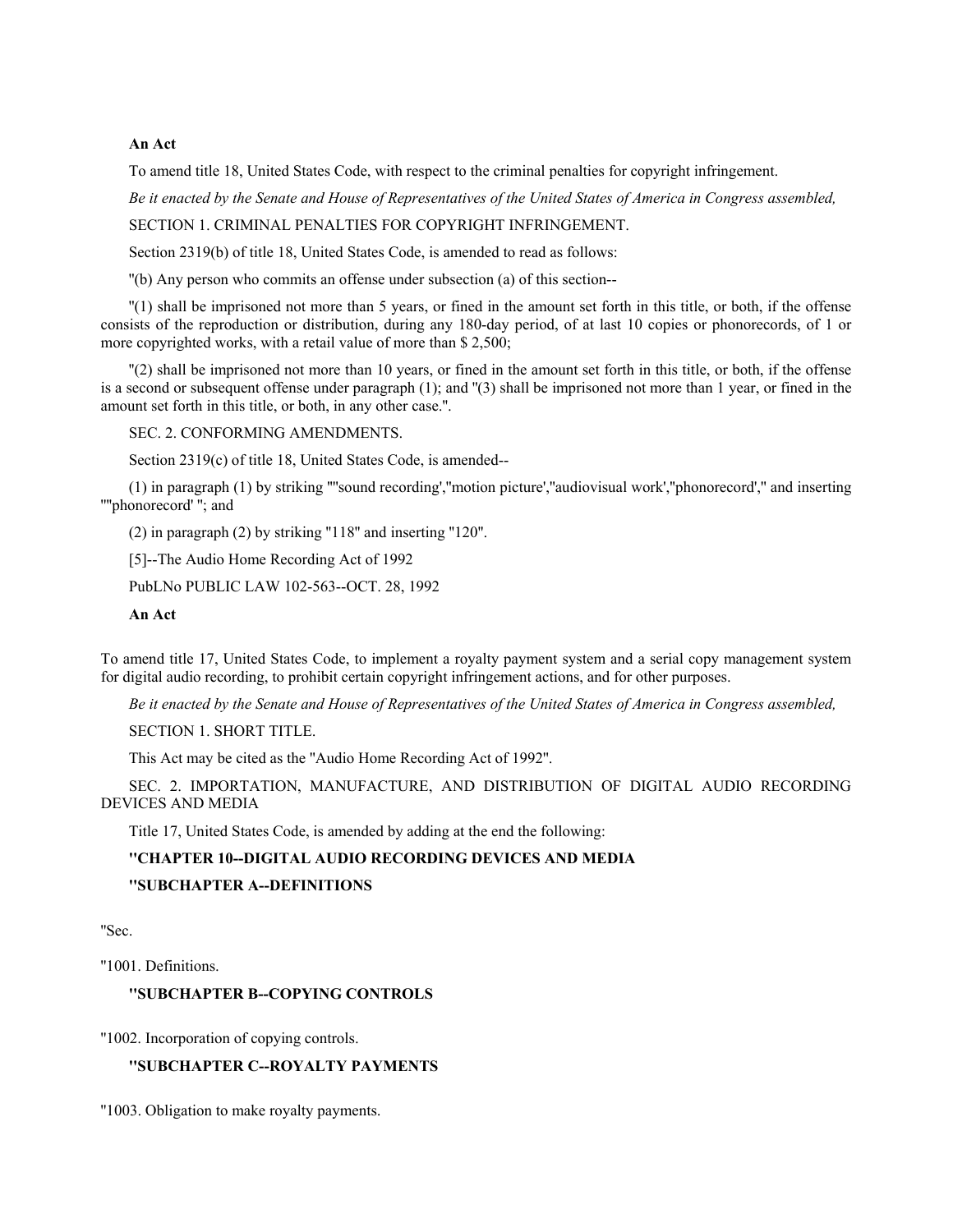''1004. Royalty payments.

''1005. Deposit of royalty payments and deduction of expenses.

''1006. Entitlement to royalty payments.

''1007. Procedures for distributing royalty payments.

# **''SUBCHAPTER D--PROHIBITION ON CERTAIN INFRINGEMENT ACTIONS, REMEDIES, AND ARBITRATION**

''1008. Prohibition on certain infringement actions.

''1009. Civil remedies.

''1010. Arbitration of certain disputes.

# **''SUBCHAPTER A--DEFINITIONS**

# **''§ 1001. Definitions**

''As used in this chapter, the following terms have the following meanings:

''(1) A 'digital audio copied recording' is a reproduction in a digital recording format of a digital musical recording, whether that reproduction is made directly from another digital musical recording or indirectly from a transmission.

''(2) A 'digital audio interface device' is any machine or device that is designed specifically to communicate digital audio information and related interface data to a digital audio recording device through a nonprofessional interface.

**[106 Stat. 4238]**''(3) A 'digital audio recording device' is any machine or device of a type commonly distributed to individuals for use by individuals, whether or not included with or as part of some other machine or device, the digital recording function of which is designed or marketed for the primary purpose of, and that is capable of, making a digital audio copied recording for private use, except for--

''(A) professional model products, and

''(B) dictation machines, answering machines, and other audio recording equipment that is designed and marketed primarily for the creation of sound recordings resulting from the fixation of nonmusical sounds.

''(4)(A) A 'digital audio recording medium' is any material object in a form commonly distributed for use by individuals, that is primarily marketed or most commonly used by consumers for the purpose of making digital audio copied recordings by use of a digital audio recording device.

''(B) Such term does not include any material object--

''(i) that embodies a sound recording at the time it is first distributed by the importer or manufacturer; or

''(ii) that is primarily marketed and most commonly used by consumers either for the purpose of making copies of motion pictures or other audiovisual works or for the purpose of making copies of nonmusical literary works, including computer programs or data bases.

 $''(5)$ (A) A 'digital musical recording' is a material object--

''(i) in which are fixed, in a digital recording format, only sounds, and material, statements, or instructions incidental to those fixed sounds, if any, and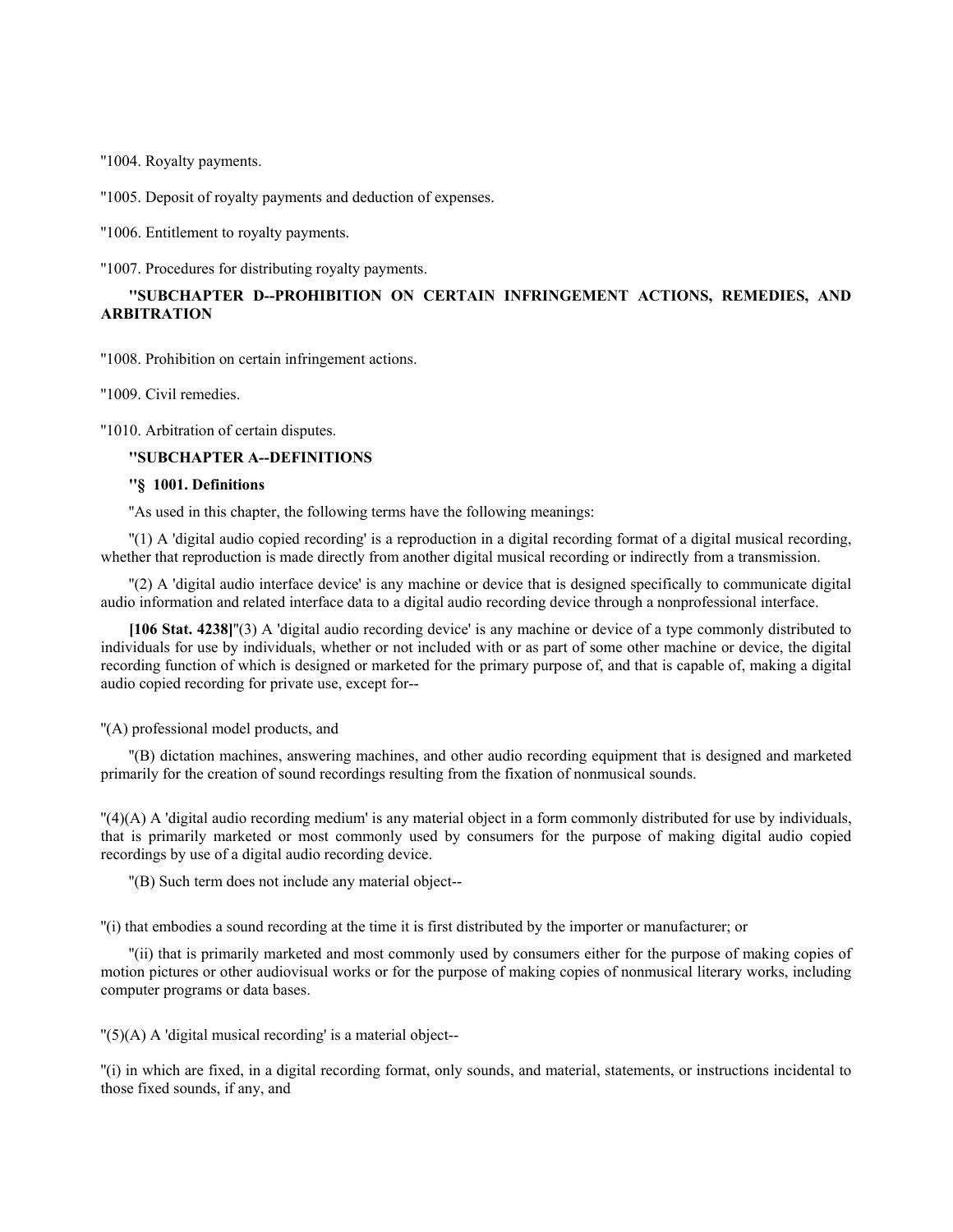''(ii) from which the sounds and material can be perceived, reproduced, or otherwise communicated, either directly or with the aid of a machine or device.

''(B) A 'digital musical recording' does not include a material object--

''(i) in which the fixed sounds consist entirely of spoken word recordings, or

''(ii) in which one or more computer programs are fixed, except that a digital musical recording may contain statements or instructions constituting the fixed sounds and incidental material, and statements or instructions to be used directly or indirectly in order to bring about the perception, reproduction, or communication of the fixed sounds and incidental material.

''(C) For purposes of this paragraph--

''(i) a 'spoken word recording' is a sound recording in which are fixed only a series of spoken words, except that the spoken words may be accompanied by incidental musical or other sounds, and

''(ii) the term 'incidental' means related to and relatively minor by comparison.

''(6) 'Distribute' means to sell, lease, or assign a product to consumers in the United States, or to sell, lease, or assign a product in the United States for ultimate transfer to consumers in the United States.

"(7) An 'interested copyright party' is--

''(A) the owner of the exclusive right under section 106(1) of this title to reproduce a sound recording of a **[106 Stat. 4239]**musical work that has been embodied in a digital musical recording or analog musical recording lawfully made under this title that has been distributed;

''(B) the legal or beneficial owner of, or the person that controls, the right to reproduce in a digital musical recording or analog musical recording a musical work that has been embodied in a digital musical recording or analog musical recording lawfully made under this title that has been distributed;

''(C) a featured recording artist who performs on a sound recording that has been distributed; or

''(D) any association or other organization--

''(i) representing persons specified in subparagraph (A), (B), or (C), or

''(ii) engaged in licensing rights in musical works to music users on behalf of writers and publishers.

''(8) To 'manufacture' means to produce or assemble a product in the United States. A 'manufacturer' is a person who manufactures.

''(9) A 'music publisher' is a person that is authorized to license the reproduction of a particular musical work in a sound recording.

''(10) A 'professional model product' is an audio recording device that is designed, manufactured, marketed, and intended for use by recording professionals in the ordinary course of a lawful business, in accordance with such requirements as the Secretary of Commerce shall establish by regulation.

''(11) The term 'serial copying' means the duplication in a digital format of a copyrighted musical work or sound recording from a digital reproduction of a digital musical recording. The term 'digital reproduction of a digital musical recording' does not include a digital musical recording as distributed, by authority of the copyright owner, for ultimate sale to consumers.

''(12) The 'transfer price' of a digital audio recording device or a digital audio recording medium--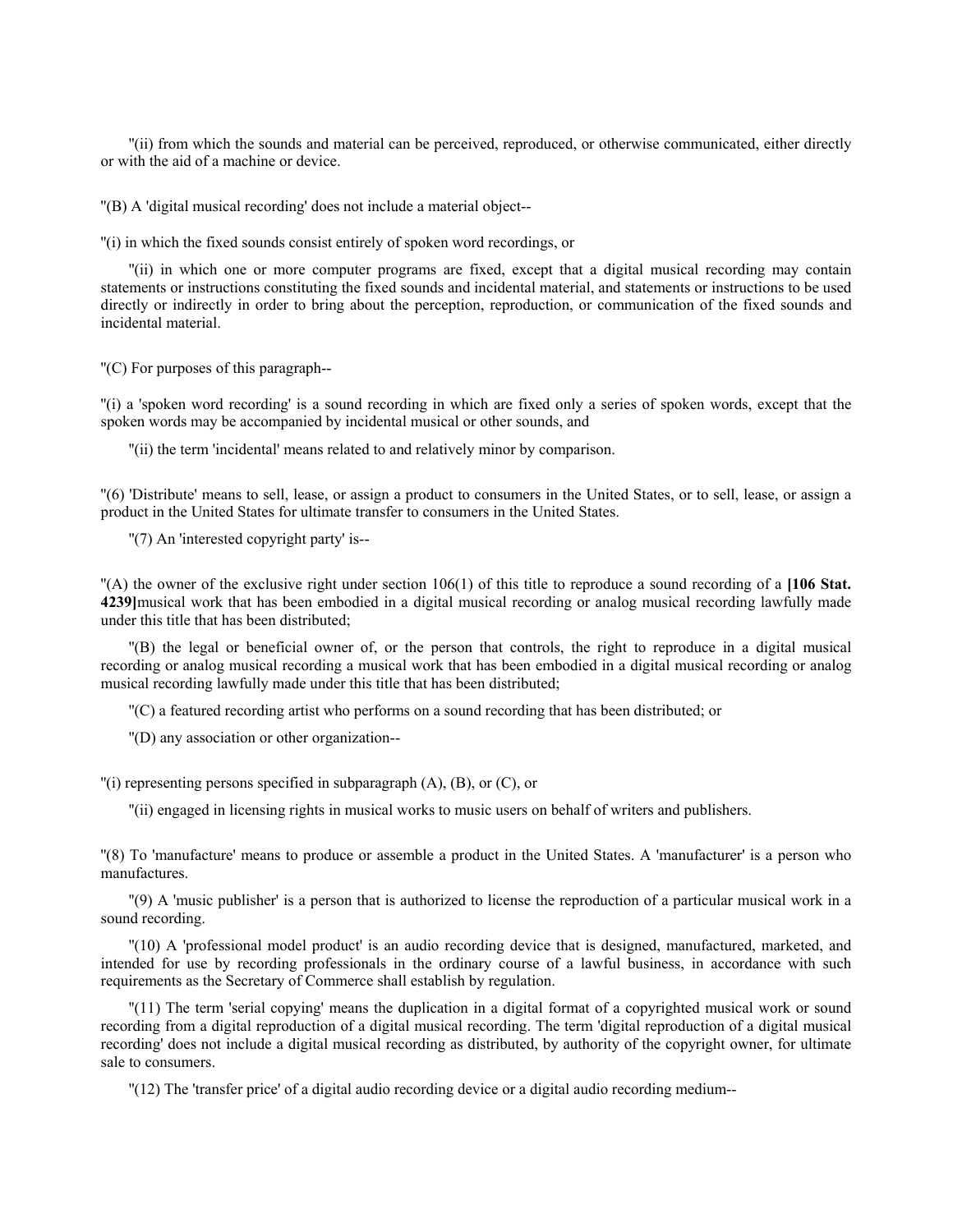''(A) is, subject to subparagraph (B)--

''(i) in the case of an imported product, the actual entered value at United States Customs (exclusive of any freight, insurance, and applicable duty), and

''(ii) in the case of a domestic product, the manufacturer's transfer price (FOB the manufacturer, and exclusive of any direct sales taxes or excise taxes incurred in connection with the sale); and

''(B) shall, in a case in which the transferor and transferee are related entities or within a single entity, not be less than a reasonable arms-length price under the principles of the regulations adopted pursuant to *section 482 of the Internal Revenue Code* of 1986, or any successor provision to such section.

"(13) A 'writer' is the composer or lyricist of a particular musical work.

**[106 Stat. 4240]**''SUBCHAPTER B--COPYING CONTROLS

#### **''§ 1002. Incorporation of copying controls**

''(a) PROHIBITION ON IMPORTATION, MANUFACTURE, AND DISTRIBUTION.--No person shall import, manufacture, or distribute any digital audio recording device or digital audio interface device that does not conform to--

''(1) the Serial Copy Management System;

''(2) a system that has the same functional characteristics as the Serial Copy Management System and requires that copyright and generation status information be accurately sent, received, and acted upon between devices using the system's method of serial copying regulation and devices using the Serial Copy Management System; or

''(3) any other system certified by the Secretary of Commerce as prohibiting unauthorized serial copying.

''(b) DEVELOPMENT OF VERIFICATION PROCEDURE.--The Secretary of Commerce shall establish a procedure to verify, upon the petition of an interested party, that a system meets the standards set forth in subsection  $(a)(2)$ .

''(c) PROHIBITION ON CIRCUMVENTION OF THE SYSTEM.--No person shall import, manufacture, or distribute any device, or offer or perform any service, the primary purpose or effect of which is to avoid, bypass, remove, deactivate, or otherwise circumvent any program or circuit which implements, in whole or in part, a system described in subsection (a).

# ''(d) ENCODING OF INFORMATION ON DIGITAL MUSICAL RECORDINGS.--

''(1) PROHIBITION ON ENCODING INACCURATE INFORMATION.--No person shall encode a digital musical recording of a sound recording with inaccurate information relating to the category code, copyright status, or generation status of the source material for the recording.

''(2) ENCODING OF COPYRIGHT STATUS NOT REQUIRED.--Nothing in this chapter requires any person engaged in the importation or manufacture of digital musical recordings to encode any such digital musical recording with respect to its copyright status.

''(e) INFORMATION ACCOMPANYING TRANSMISSIONS IN DIGITAL FORMAT.--Any person who transmits or otherwise communicates to the public any sound recording in digital format is not required under this chapter to transmit or otherwise communicate the information relating to the copyright status of the sound recording. Any such person who does transmit or otherwise communicate such copyright status information shall transmit or communicate such information accurately.

### ''SUBCHAPTER C--ROYALTY PAYMENTS

# **''§ 1003. Obligation to make royalty payments**

''(a) PROHIBITION ON IMPORTATION AND MANUFACTURE.--No person shall import into and distribute, or manufacture and distribute, any digital audio recording device or digital audio recording medium unless such person records the notice specified by this section and subsequently deposits the statements of account and applicable royalty payments for such device or medium specified in section 1004.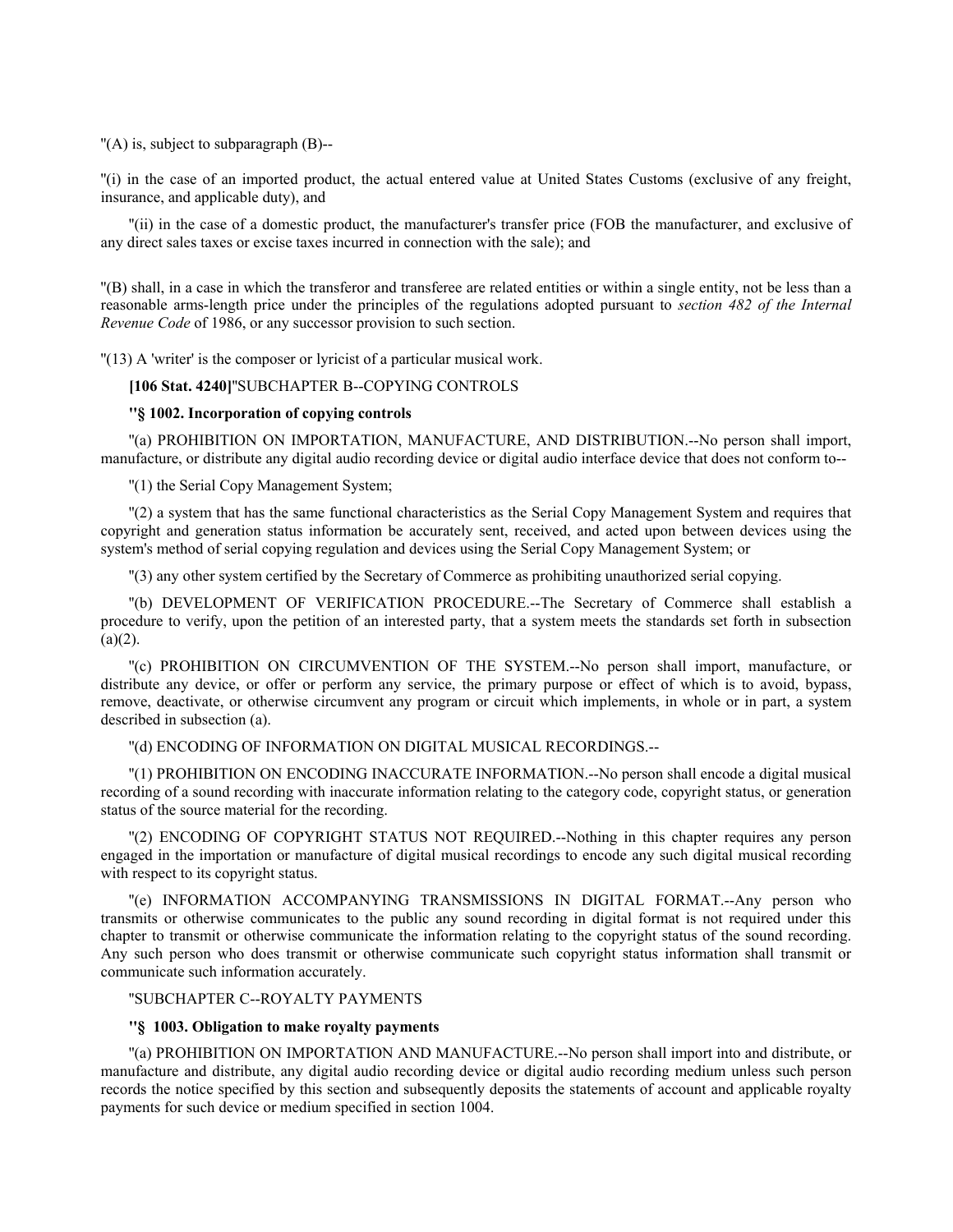**[106 Stat. 4241]**''(b) FILING OF NOTICE.--The importer or manufacturer of any digital audio recording device or digital audio recording medium, within a product category or utilizing a technology with respect to which such manufacturer or importer has not previously filed a notice under this subsection, shall file with the Register of Copyrights a notice with respect to such device or medium, in such form and content as the Register shall prescribe by regulation.

''(c) FILING OF QUARTERLY AND ANNUAL STATEMENTS OF ACCOUNT.--

''(1) GENERALLY.--Any importer or manufacturer that distributes any digital audio recording device or digital audio recording medium that it manufactured or imported shall file with the Register of Copyrights, in such form and content as the Register shall prescribe by regulation, such quarterly and annual statements of account with respect to such distribution as the Register shall prescribe by regulation.

''(2) CERTIFICATION, VERIFICATION, AND CONFIDENTIALITY.--Each such statement shall be certified as accurate by an authorized officer or principal of the importer or manufacturer. The Register shall issue regulations to provide for the verification and audit of such statements and to protect the confidentiality of the information contained in such statements. Such regulations shall provide for the disclosure, in confidence, of such statements to interested copyright parties.

''(3) ROYALTY PAYMENTS.--Each such statement shall be accompanied by the royalty payments specified in section 1004.

#### **''§ 1004. Royalty payments**

# ''(a) DIGITAL AUDIO RECORDING DEVICES.--

''(1) AMOUNT OF PAYMENT.--The royalty payment due under section 1003 for each digital audio recording device imported into and distributed in the United States, or manufactured and distributed in the United States, shall be 2 percent of the transfer price. Only the first person to manufacture and distribute or import and distribute such device shall be required to pay the royalty with respect to such device.

''(2) CALCULATION FOR DEVICES DISTRIBUTED WITH OTHER DEVICES.--With respect to a digital audio recording device first distributed in combination with one or more devices, either as a physically integrated unit or as separate components, the royalty payment shall be calculated as follows:

''(A) If the digital audio recording device and such other devices are part of a physically integrated unit, the royalty payment shall be based on the transfer price of the unit, but shall be reduced by any royalty payment made on any digital audio recording device included within the unit that was not first distributed in combination with the unit.

''(B) If the digital audio recording device is not part of a physically integrated unit and substantially similar devices have been distributed separately at any time during the preceding 4 calendar quarters, the royalty payment shall be based on the average transfer price of such devices during those 4 quarters.

''(C) If the digital audio recording device is not part of a physically integrated unit and substantially similar devices have not been distributed separately at any time **[106 Stat. 4242]**during the preceding 4 calendar quarters, the royalty payment shall be based on a constructed price reflecting the proportional value of such device to the combination as a whole.

''(3) LIMITS ON ROYALTIES.--Notwithstanding paragraph (1) or (2), the amount of the royalty payment for each digital audio recording device shall not be less than \$ 1 nor more than the royalty maximum. The royalty maximum shall be \$ 8 per device, except that in the case of a physically integrated unit containing more than 1 digital audio recording device, the royalty maximum for such unit shall be \$ 12. During the 6th year after the effective date of this chapter, and not more than once each year thereafter, any interested copyright party may petition the Copyright Royalty Tribunal to increase the royalty maximum and, if more than 20 percent of the royalty payments are at the relevant royalty maximum, the Tribunal shall prospectively increase such royalty maximum with the goal of having no more than 10 percent of such payments at the new royalty maximum; however the amount of any such increase as a percentage of the royalty maximum shall in no event exceed the percentage increase in the Consumer Price Index during the period under review.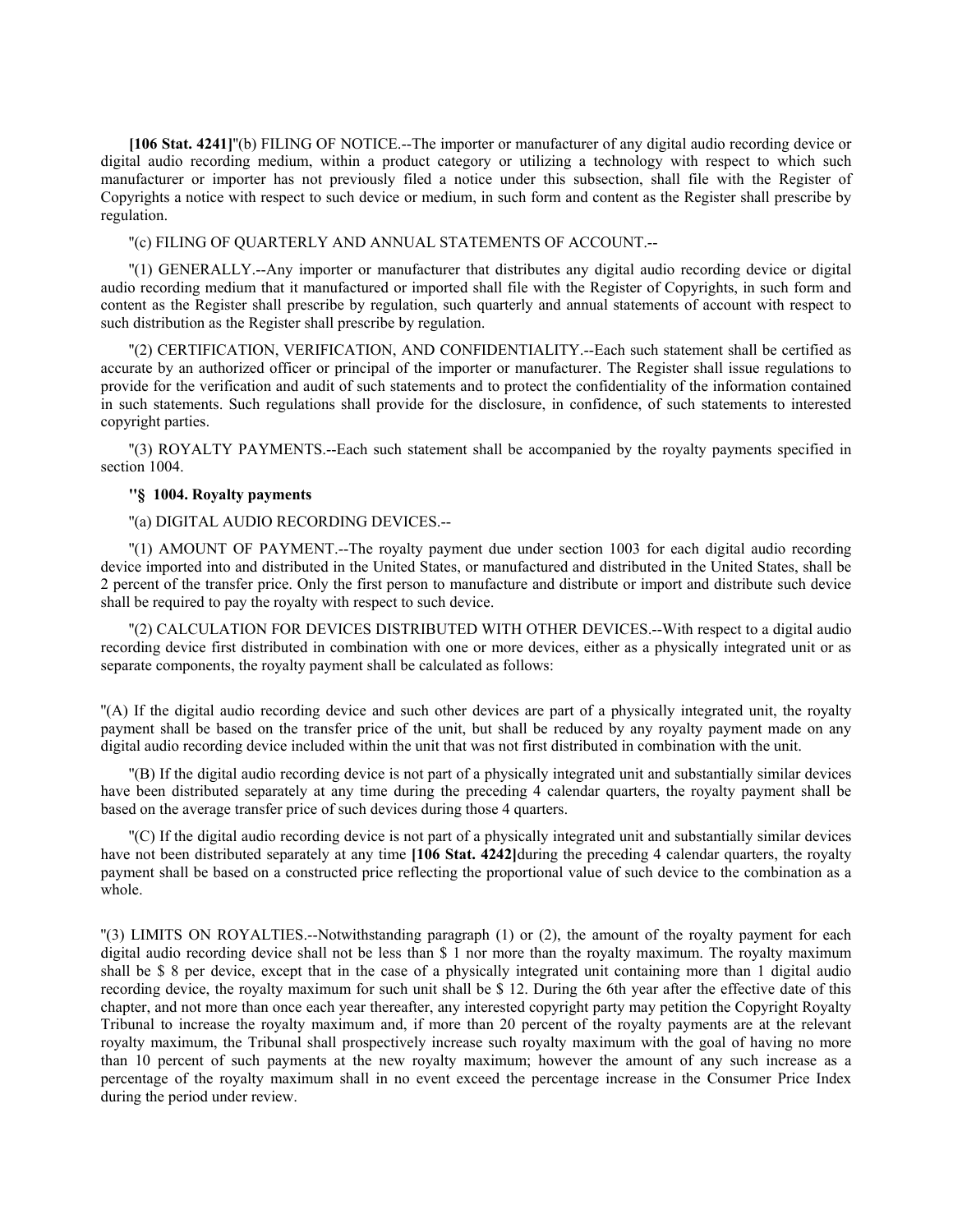''(b) DIGITAL AUDIO RECORDING MEDIA.--The royalty payment due under section 1003 for each digital audio recording medium imported into and distributed in the United States, or manufactured and distributed in the United States, shall be 3 percent of the transfer price. Only the first person to manufacture and distribute or import and distribute such medium shall be required to pay the royalty with respect to such medium.

# **''§ 1005. Deposit of royalty payments and deduction of expenses**

''The Register of Copyrights shall receive all royalty payments deposited under this chapter and, after deducting the reasonable costs incurred by the Copyright Office under this chapter, shall deposit the balance in the Treasury of the United States as offsetting receipts, in such manner as the Secretary of the Treasury directs. All funds held by the Secretary of the Treasury shall be invested in interest-bearing United States securities for later distribution with interest under section 1007. The Register may, in the Register's discretion, 4 years after the close of any calendar year, close out the royalty payments account for that calendar year, and may treat any funds remaining in such account and any subsequent deposits that would otherwise be attributable to that calendar year as attributable to the succeeding calendar year. The Register shall submit to the Copyright Royalty Tribunal, on a monthly basis, a financial statement reporting the amount of royalties under this chapter that are available for distribution.

#### **''§ 1006. Entitlement to royalty payments**

''(a) INTERESTED COPYRIGHT PARTIES.--The royalty payments deposited pursuant to section 1005 shall, in accordance with the procedures specified in section 1007, be distributed to any interested copyright party--

''(1) whose musical work or sound recording has been--

**[106 Stat. 4243]**''(A) embodied in a digital musical recording or an analog musical recording lawfully made under this title that has been distributed, and

''(B) distributed in the form of digital musical recordings or analog musical recordings or disseminated to the public in transmissions, during the period to which such payments pertain; and

''(2) who has filed a claim under section 1007.

''(b) ALLOCATION OF ROYALTY PAYMENTS TO GROUPS.--The royalty payments shall be divided into 2 funds as follows:

''(1) THE SOUND RECORDINGS FUND.--66 2/3 percent of the royalty payments shall be allocated to the Sound Recordings Fund. 2 5/8 percent of the royalty payments allocated to the Sound Recordings Fund shall be placed in an escrow account managed by an independent administrator jointly appointed by the interested copyright parties described in section 1001(7)(A) and the American Federation of Musicians (or any successor entity) to be distributed to nonfeatured musicians (whether or not members of the American Federation of Musicians or any successor entity) who have performed on sound recordings distributed in the United States. 1 3/8 percent of the royalty payments allocated to the Sound Recordings Fund shall be placed in an escrow account managed by an independent administrator jointly appointed by the interested copyright parties described in section 1001(7)(A) and the American Federation of Television and Radio Artists (or any successor entity) to be distributed to nonfeatured vocalists (whether or not members of the American Federation Television and Radio Artists or any successor entity) who have performed on sound recordings distributed in the United States. 40 percent of the remaining royalty payments in the Sound Recordings Fund shall be distributed to the interested copyright parties described in section 1001(7)(C), and 60 percent of such remaining royalty payments shall be distributed to the interested copyright parties described in section  $1001(7)(A)$ .

''(2) THE MUSICAL WORKS FUND.-- ''(A) 33 1/3 percent of the royalty payments shall be allocated to the Musical Works Fund for distribution to interested copyright parties described in section  $1001(7)(B)$ .

''(B)(i) Music publishers shall be entitled to 50 percent of the royalty payments allocated to the Musical Works Fund.

''(ii) Writers shall be entitled to the other 50 percent of the royalty payments allocated to the Musical Works Fund.

''(c) ALLOCATION OF ROYALTY PAYMENTS WITHIN GROUPS.--If all interested copyright parties within a group specified in subsection (b) do not agree on a voluntary proposal for the distribution of the royalty payments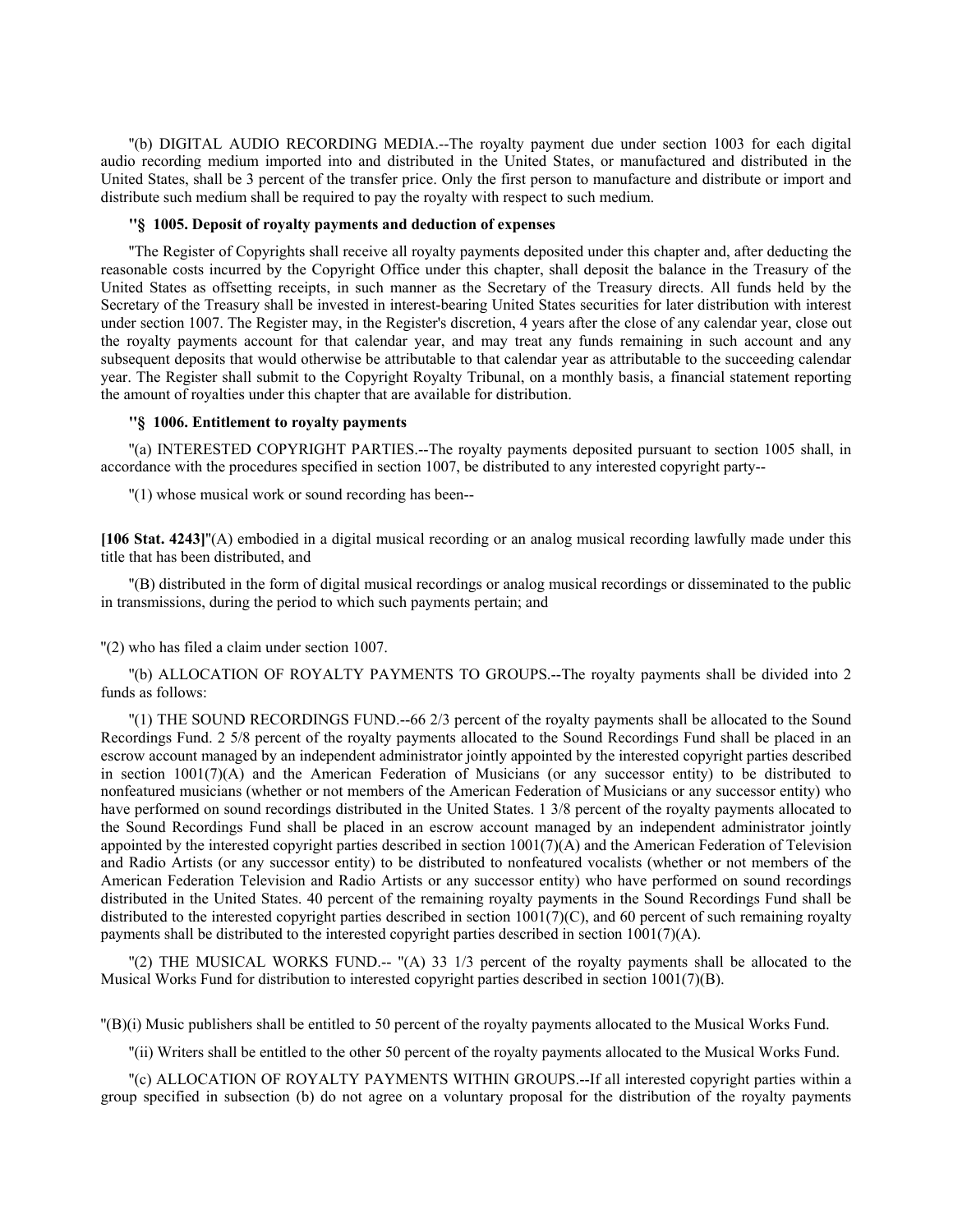within each group, the Copyright Royalty Tribunal shall, pursuant to the procedures specified under section 1007(c), allocate royalty payments under this section based on the extent to which, during the relevant period--

''(1) for the Sound Recordings Fund, each sound recording was distributed in the form of digital musical recordings or analog musical recordings; and

''(2) for the Musical Works Fund, each musical work was distributed in the form of digital musical recordings or analog **[106 Stat. 4244]**musical recordings or disseminated to the public in transmissions.

# **''§ 1007. Procedures for distributing royalty payments**

''(a) FILING OF CLAIMS AND NEGOTIATIONS.--

''(1) FILING OF CLAIMS.--During the first 2 months of each calendar year after the calendar year in which this chapter takes effect, every interested copyright party seeking to receive royalty payments to which such party is entitled under section 1006 shall file with the Copyright Royalty Tribunal a claim for payments collected during the preceding year in such form and manner as the Tribunal shall prescribe by regulation.

''(2) NEGOTIATIONS.--Notwithstanding any provision of the antitrust laws, for purposes of this section interested copyright parties within each group specified in section 1006(b) may agree among themselves to the proportionate division of royalty payments, may lump their claims together and file them jointly or as a single claim, or may designate a common agent, including any organization described in section 1001(7)(D), to negotiate or receive payment on their behalf; except that no agreement under this subsection may modify the allocation of royalties specified in section 1006(b).

''(b) DISTRIBUTION OF PAYMENTS IN THE ABSENCE OF A DISPUTE.--Within 30 days after the period established for the filing of claims under subsection (a), in each year after the year in which this section takes effect, the Copyright Royalty Tribunal shall determine whether there exists a controversy concerning the distribution of royalty payments under section 1006(c). If the Tribunal determines that no such controversy exists, the Tribunal shall, within 30 days after such determination, authorize the distribution of the royalty payments as set forth in the agreements regarding the distribution of royalty payments entered into pursuant to subsection (a), after deducting its reasonable administrative costs under this section.

''(c) RESOLUTION OF DISPUTES.--If the Tribunal finds the existence of a controversy, it shall, pursuant to *chapter 8* of this title, conduct a proceeding to determine the distribution of royalty payments. During the pendency of such a proceeding, the Tribunal shall withhold from distribution an amount sufficient to satisfy all claims with respect to which a controversy exists, but shall, to the extent feasible, authorize the distribution of any amounts that are not in controversy. The Tribunal shall, before authorizing the distribution of such royalty payments, deduct its reasonable administrative costs under this section.

''SUBCHAPTER D--PROHIBITION ON CERTAIN INFRINGEMENT ACTIONS, REMEDIES, AND ARBITRATION

# **''§ 1008. Prohibition on certain infringement actions**

''No action may be brought under this title alleging infringement of copyright based on the manufacture, importation, or distribution of a digital audio recording device, a digital audio recording medium, an analog recording device, or an analog recording medium, or based on the noncommercial use by a consumer of such a device or medium for making digital musical recordings or analog musical recordings.

## **[106 Stat. 4245]''§ 1009. Civil remedies**

''(a) CIVIL ACTIONS.--Any interested copyright party injured by a violation of section 1002 or 1003 may bring a civil action in an appropriate United States district court against any person for such violation.

''(b) OTHER CIVIL ACTIONS.--Any person injured by a violation of this chapter may bring a civil action in an appropriate United States district court for actual damages incurred as a result of such violation.

''(c) POWERS OF THE COURT.--In an action brought under subsection (a), the court--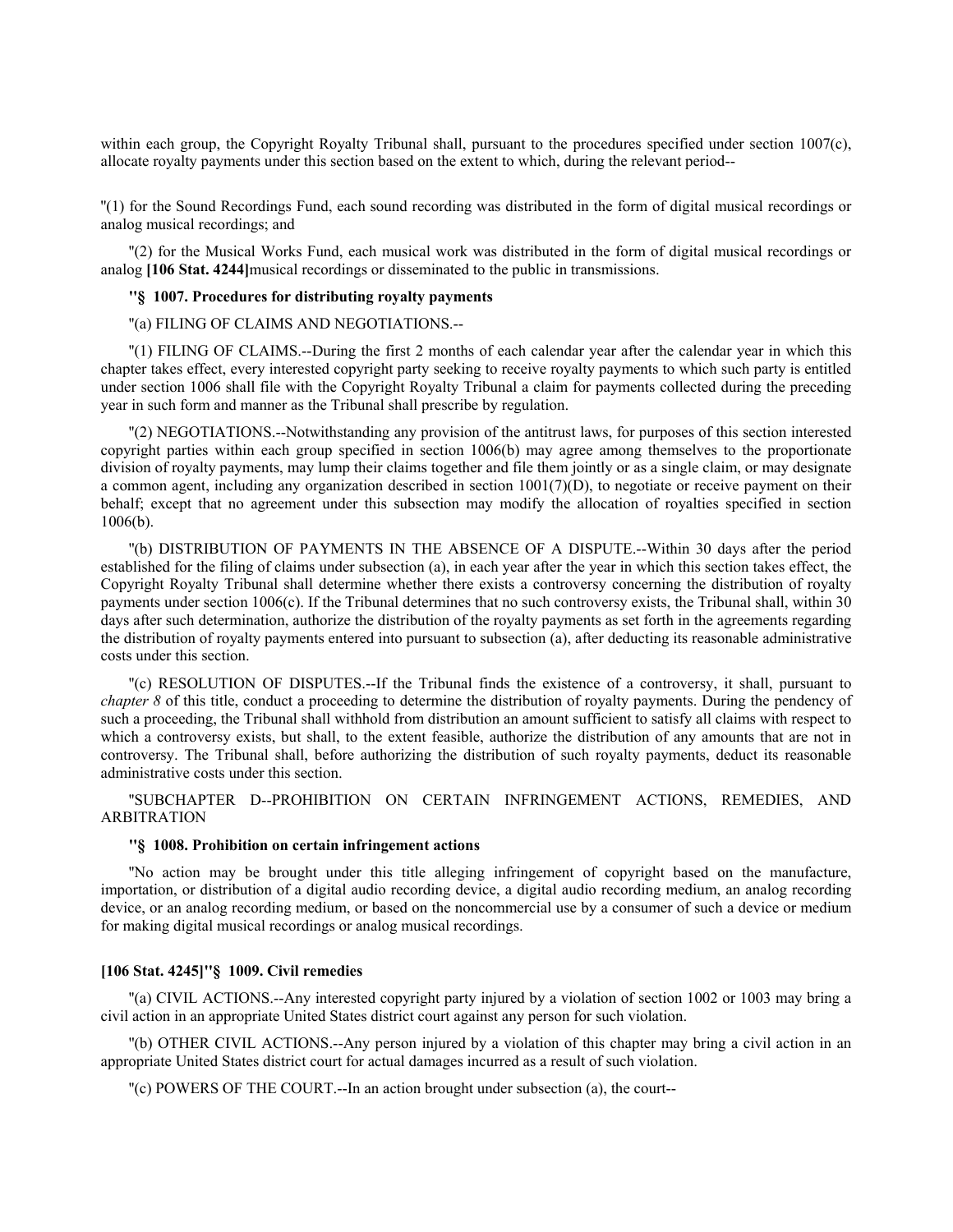''(1) may grant temporary and permanent injunctions on such terms as it deems reasonable to prevent or restrain such violation;

''(2) in the case of a violation of section 1002, or in the case of an injury resulting from a failure to make royalty payments required by section 1003, shall award damages under subsection (d);

''(3) in its discretion may allow the recovery of costs by or against any party other than the United States or an officer thereof; and

''(4) in its discretion may award a reasonable attorney's fee to the prevailing party.

''(d) AWARD OF DAMAGES.--

''(1) DAMAGES FOR SECTION 1002 or 1003 VIOLATIONS.--

''(A) Actual damages.--(i) In an action brought under subsection (a), if the court finds that a violation of section 1002 or 1003 has occurred, the court shall award to the complaining party its actual damages if the complaining party elects such damages at any time before final judgment is entered.

''(ii) In the case of section 1003, actual damages shall constitute the royalty payments that should have been paid under section 1004 and deposited under section 1005. In such a case, the court, in its discretion, may award an additional amount of not to exceed 50 percent of the actual damages.

''(B) STATUTORY DAMAGES FOR SECTION 1002 VIOLATIONS.--

''(i) DEVICE.--A complaining party may recover an award of statutory damages for each violation of section 1002 (a) or (c) in the sum of not more than \$ 2,500 per device involved in such violation or per device on which a service prohibited by section 1002(c) has been performed, as the court considers just.

''(ii) DIGITAL MUSICAL RECORDING.--A complaining party may recover an award of statutory damages for each violation of section 1002(d) in the sum of not more than \$ 25 per digital musical recording involved in such violation, as the court considers just.

''(iii) TRANSMISSION.--A complaining party may recover an award of damages for each transmission or communication that violates section 1002(e) in the sum of not more than \$ 10,000, as the court considers just.

''(2) REPEATED VIOLATIONS.--In any case in which the court finds that a person has violated section 1002 or 1003 within **[106 Stat. 4246**]<sup>3</sup> years after a final judgment against that person for another such violation was entered, the court may increase the award of damages to not more than double the amounts that would otherwise be awarded under paragraph (1), as the court considers just.

''(3) INNOCENT VIOLATIONS OF SECTION 1002.--The court in its discretion may reduce the total award of damages against a person violating section 1002 to a sum of not less than \$ 250 in any case in which the court finds that the violator was not aware and had no reason to believe that its acts constituted a violation of section 1002.

''(e) PAYMENT OF DAMAGES.--Any award of damages under subsection (d) shall be deposited with the Register pursuant to section 1005 for distribution to interested copyright parties as though such funds were royalty payments made pursuant to section 1003.

''(f) IMPOUNDING OF ARTICLES.--At any time while an action under subsection (a) is pending, the court may order the impounding, on such terms as it deems reasonable, of any digital audio recording device, digital musical recording, or device specified in section 1002(c) that is in the custody or control of the alleged violator and that the court has reasonable cause to believe does not comply with, or was involved in a violation of, section 1002.

''(g) REMEDIAL MODIFICATION AND DESTRUCTION OF ARTICLES.--In an action brought under subsection (a), the court may, as part of a final judgment or decree finding a violation of section 1002, order the remedial modification or the destruction of any digital audio recording device, digital musical recording, or device specified in section  $1002(c)$  that--

''(1) does not comply with, or was involved in a violation of, section 1002, and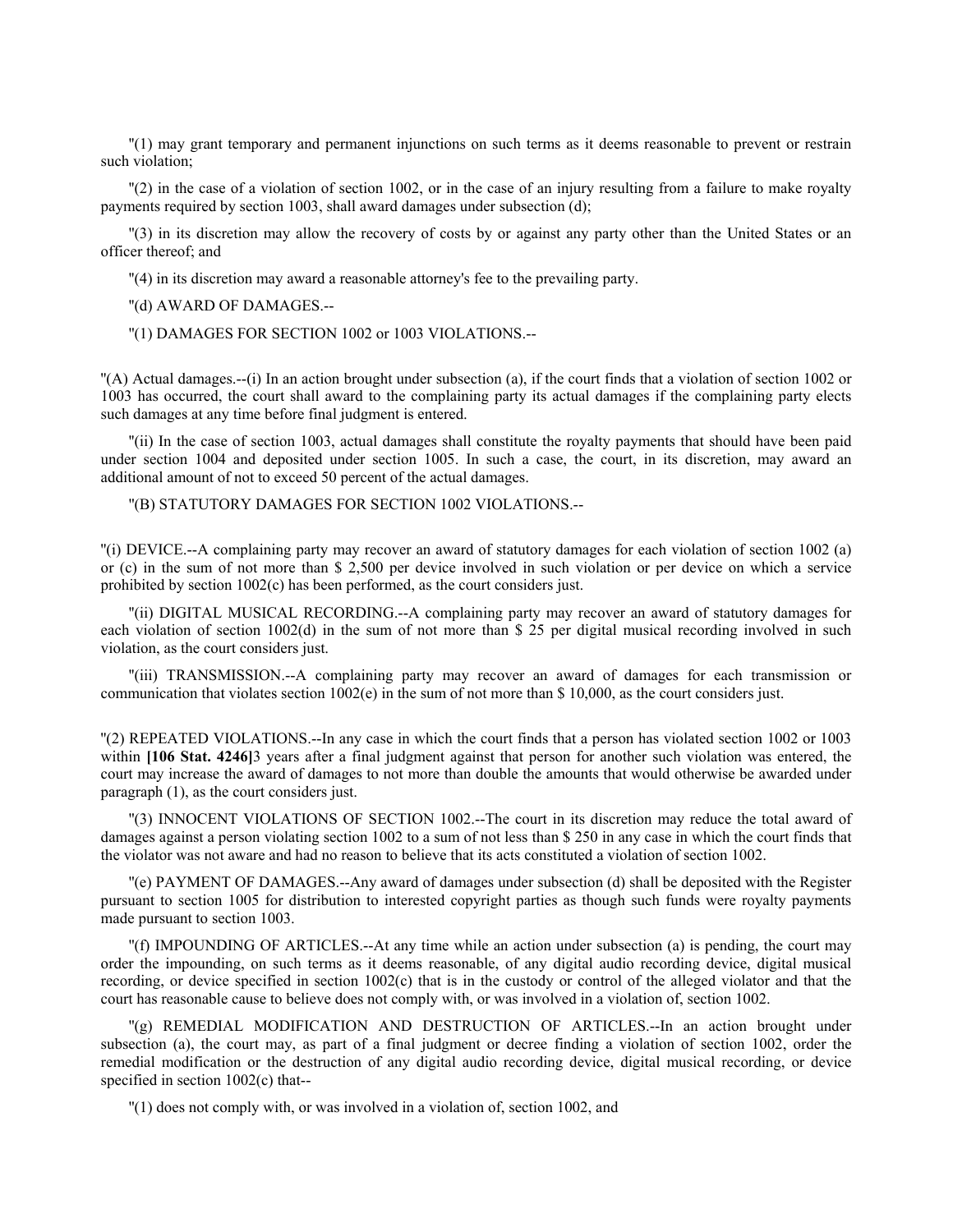''(2) is in the custody or control of the violator or has been impounded under subsection (f).

# **''§ 1010. Arbitration of certain disputes**

''(a) SCOPE OF ARBITRATION.--Before the date of first distribution in the United States of a digital audio recording device or a digital audio interface device, any party manufacturing, importing, or distributing such device, and any interested copyright party may mutually agree to binding arbitration for the purpose of determining whether such device is subject to section 1002, or the basis on which royalty payments for such device are to be made under section 1003.

''(b) INITIATION OF ARBITRATION PROCEEDINGS.--Parties agreeing to such arbitration shall file a petition with the Copyright Royalty Tribunal requesting the commencement of an arbitration proceeding. The petition may include the names and qualifications of potential arbitrators. Within 2 weeks after receiving such a petition, the Tribunal shall cause notice to be published in the Federal Register of the initiation of an arbitration proceeding. Such notice shall include the names and qualifications of 3 arbitrators chosen by the Tribunal from a list of available arbitrators obtained from the American Arbitration Association or such similar organization as the Tribunal shall select, and from potential arbitrators listed in the parties' petition. The arbitrators selected under this subsection shall constitute an Arbitration Panel.

''(c) STAY OF JUDICIAL PROCEEDINGS.--Any civil action brought under section 1009 against a party to arbitration under this section **[106 Stat. 4247]**shall, on application of one of the parties to the arbitration, be stayed until completion of the arbitration proceeding.

''(d) ARBITRATION PROCEEDING.--The Arbitration Panel shall conduct an arbitration proceeding with respect to the matter concerned, in accordance with such procedures as it may adopt. The Panel shall act on the basis of a fully documented written record. Any party to the arbitration may submit relevant information and proposals to the Panel. The parties to the proceeding shall bear the entire cost thereof in such manner and proportion as the Panel shall direct.

''(e) REPORT TO COPYRIGHT ROYALTY TRIBUNAL.--Not later than 60 days after publication of the notice under subsection (b) of the initiation of an arbitration proceeding, the Arbitration Panel shall report to the Copyright Royalty Tribunal its determination concerning whether the device concerned is subject to section 1002, or the basis on which royalty payments for the device are to be made under section 1003. Such report shall be accompanied by the written record, and shall set forth the facts that the Panel found relevant to its determination.

''(f) ACTION BY THE COPYRIGHT ROYALTY TRIBUNAL.--Within 60 days after receiving the report of the Arbitration Panel under subsection (e), the Copyright Royalty Tribunal shall adopt or reject the determination of the Panel. The Tribunal shall adopt the determination of the Panel unless the Tribunal finds that the determination is clearly erroneous. If the Tribunal rejects the determination of the Panel, the Tribunal shall, before the end of that 60-day period, and after full examination of the record created in the arbitration proceeding, issue an order setting forth its decision and the reasons therefor. The Tribunal shall cause to be published in the Federal Register the determination of the Panel and the decision of the Tribunal under this subsection with respect to the determination (including any order issued under the preceding sentence).

''(g) JUDICIAL REVIEW.--Any decision of the Copyright Royalty Tribunal under subsection (f) with respect to a determination of the Arbitration Panel may be appealed, by a party to the arbitration, to the United States Court of Appeals for the District of Columbia Circuit, within 30 days after the publication of the decision in the Federal Register. The pendency of an appeal under this subsection shall not stay the Tribunal's decision. The court shall have jurisdiction to modify or vacate a decision of the Tribunal only if it finds, on the basis of the record before the Tribunal, that the Arbitration Panel or the Tribunal acted in an arbitrary manner. If the court modifies the decision of the Tribunal, the court shall have jurisdiction to enter its own decision in accordance with its final judgment. The court may further vacate the decision of the Tribunal and remand the case for arbitration proceedings as provided in this section.''.

#### SEC. 3. TECHNICAL AMENDMENTS.

(a) FUNCTIONS OF REGISTER.--Chapter 8 of title 17, United States Code is amended--

(1) in section 801(b)--

(A) by striking ''and'' at the end of paragraph (2);